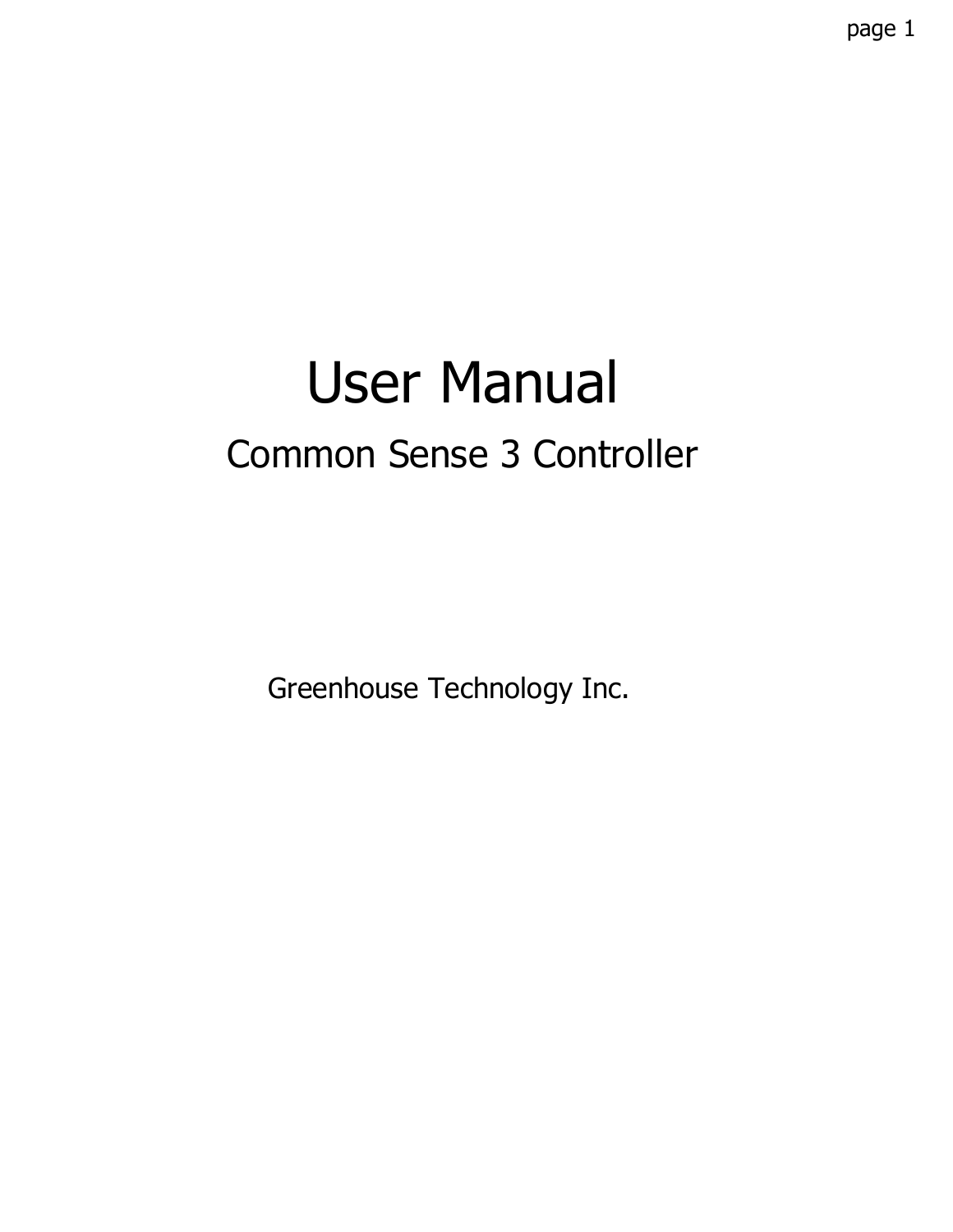## Table of Contents

- Scenario
- Home Screen
- Calibrate
- Configure
- Manual Mode
- Auto Mode
- Pot Mode
- Remote Mode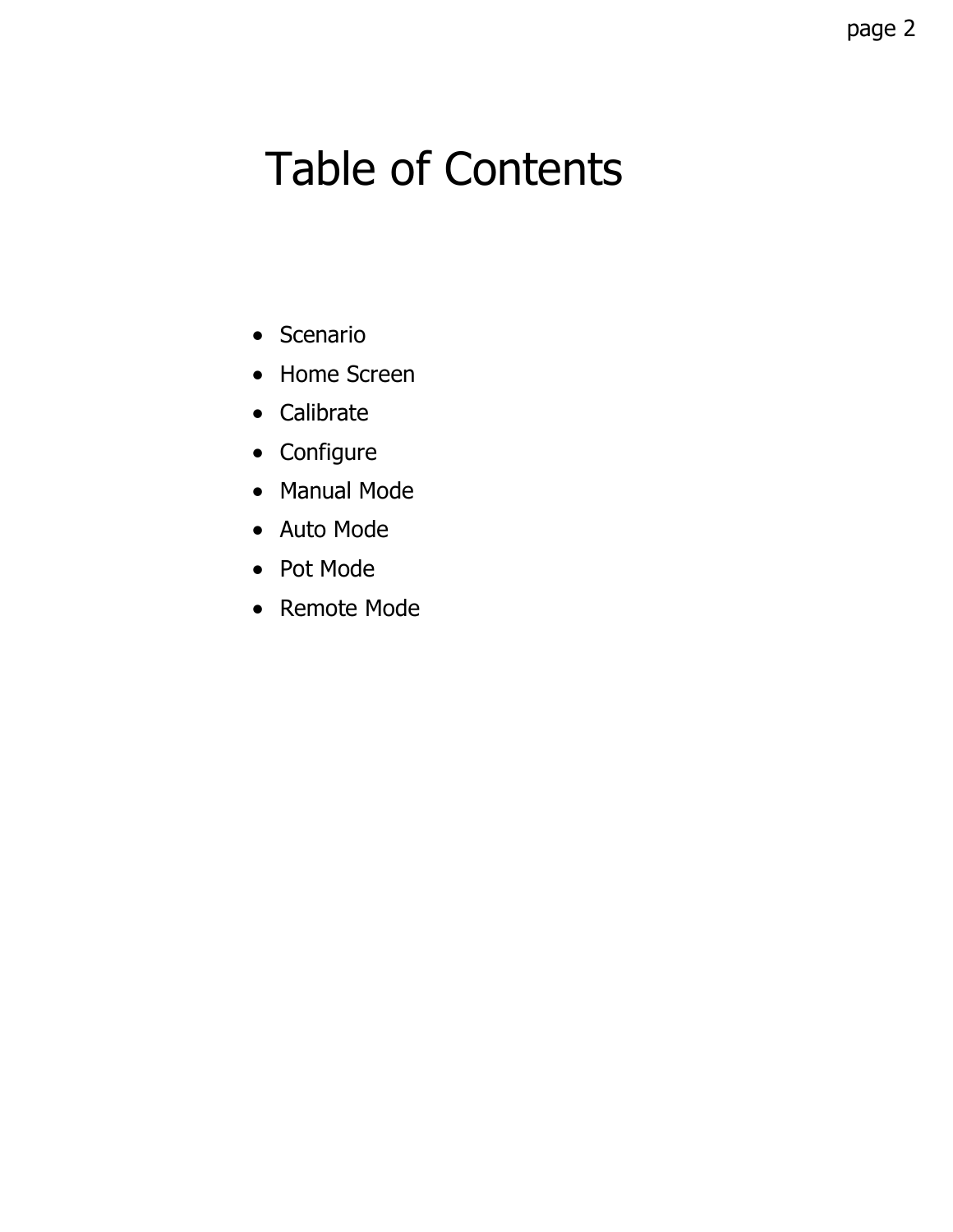## 2 Crops - One Pots, One Not **Scenario**

Joe has 2 crops. Crop 01 is poinsettia cuttings, and crop 02 is chrysanthemums in 8" pots spaced in rows 14" apart. He's just installed his Common Sense 3 boom and he's ready to grow!



He wants to water Crop 01 at speed 20 every 10 minutes between 7am and 7pm, and he wants to water Crop 02 only twice per day, 7:30 am and 6pm, 15 seconds per pot.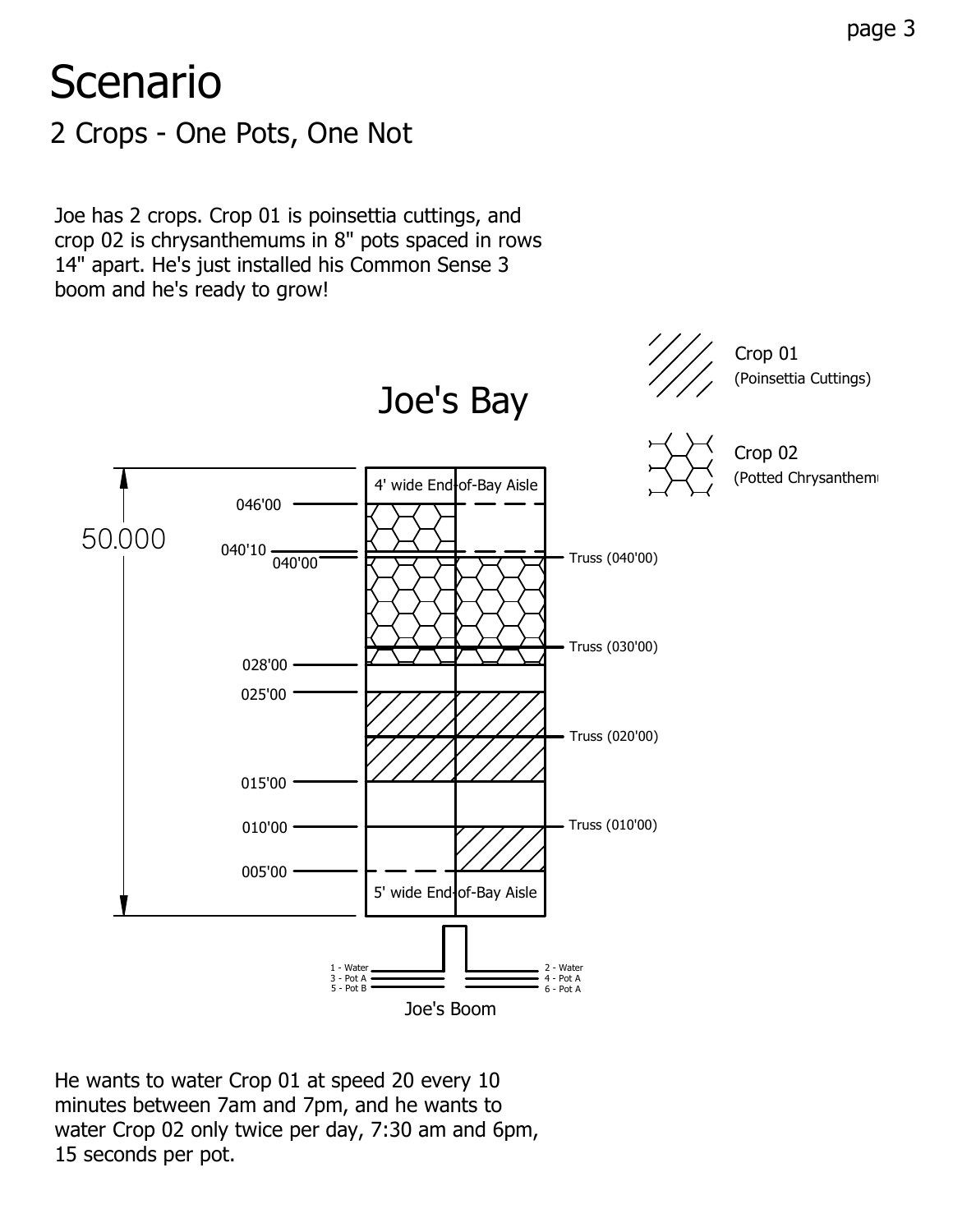## Home Screen

Starting at the Manual Mode home screen:

| MANUAL                                    |  |  |  |  | DAY4 23:07 |  |
|-------------------------------------------|--|--|--|--|------------|--|
| BOOM IDLE                                 |  |  |  |  |            |  |
| PRESS DAILY PROGRAM<br>C01 B1 L000'00 T00 |  |  |  |  |            |  |
|                                           |  |  |  |  |            |  |

Joe notices a few things about the screen.



Auto, Pot and Remote modes each have their own home screen showing roughly similar information (Pot mode does not show Day / Time).

## **Calibration**

Joe's boom is brand new, so to start things off, he plans to calibrate it.

Note: Joe lives in America. He's used to working with feet and inches, and all his greenhouse's dimensions are in feet and inches. If you prefer using metric units every day, or if you have a metric greenhouse, please refer to "Changing Units" (page 18) before calibration.



He presses  $\begin{bmatrix} 0 \\ \end{bmatrix}$  to open the Config menu.

1) SET CLOCK 2) BOOM DEFAULTS 3) SYSTEM CONFIG 4) CALIBRATE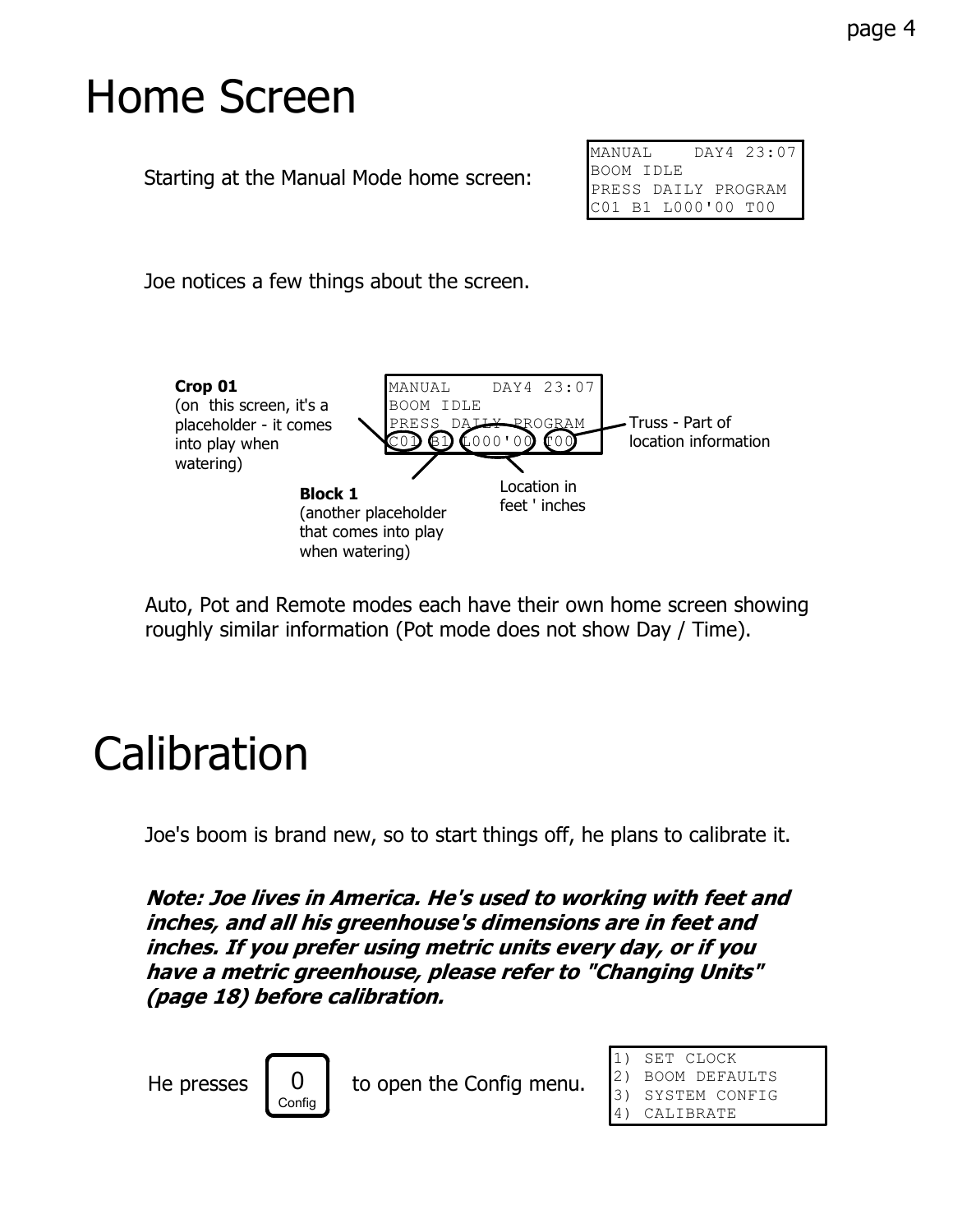During the calibration process, the boom asks you to fill in a few values, then it moves around to learn:

- 1. Distance
- 2. Whisker Offset
- 3. Coasting distance (for end-of-bay emergency stop)

Because the boom is starting from knowing nothing, and a generic configuration that might not match your boom, it might have some errors during calibration, so please be patient.



Joe can press [Enter] to skip this step, but this boom is brand new, and Joe does not actually know which direction the boom thinks is "forward",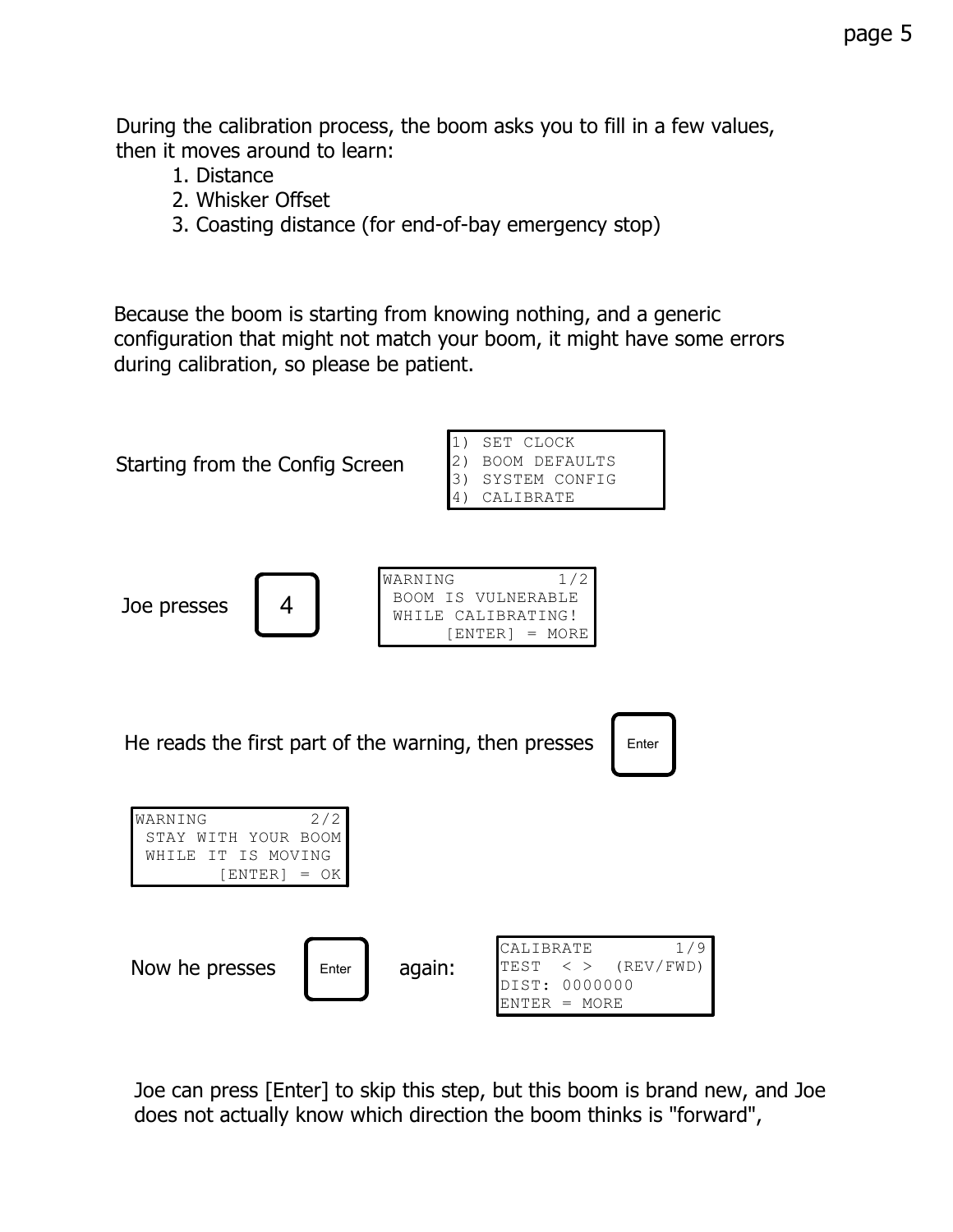So he presses



The boom moves. Good! Joe wanted the boom to think of this direction as forward. If Joe wanted this direction to be reverse, not forward, he might stop here, unplug the controller and switch the motor leads - then calibrate again, and check the direction again at this same screen.

| <b>CALIBRATE</b> |                   | 1/9       |
|------------------|-------------------|-----------|
| <b>I</b> TEST    | $\langle \rangle$ | (REV/FWD) |
| $IDIST: -000441$ |                   |           |
| FNTER = MORE     |                   |           |

The Encoder is out of sync with the motor - See the minus sign? That means that the encoder thinks the boom just moved in reverse. To fix this, power down the controller, then switch the B+ and B- leads in the encoder connector on the circuit board.

#### Note: Please stop and take time to:

#### 1. Make sure that your boom moves in the correct direction 2. Make sure that the encoder is in sync with the motor

before proceeding further.

After correcting wiring as needed, Joe tests again. This time the encoder reading is positive. Awesome!



He presses  $\parallel$  Enter  $\parallel$  to continue.

| 2/9<br>CALIBRATE           |
|----------------------------|
| TRUSS SPACING:             |
| 12 FT                      |
| $[FI] = UNIT [ENTER] = OK$ |

Joe's truss spacing is 10ft., so he types



CALIBRATE 2/9 TRUSS SPACING: 10 FT [F1]=UNIT [ENTER]=OK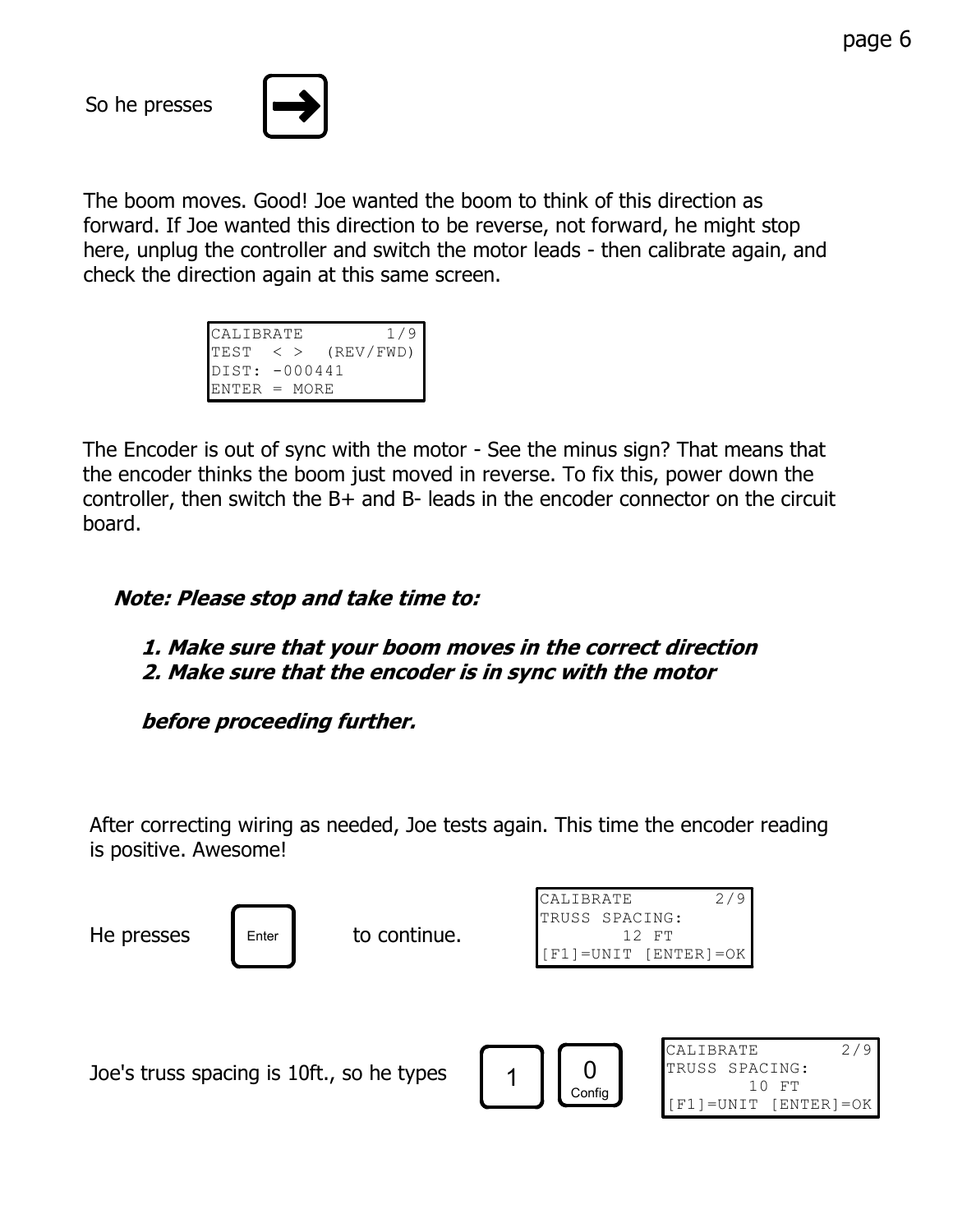

Joe wants maximum speed to be 24, so he leaves this screen as-is.



Now it's time to actually run the calibration. Joe has to make a choice. The boom needs room to calibrate: 3 trusses' worth, not including the wall. Joe's boom has room to calibrate in the forward direction,



Note: Only calibrate if you know ahead-of-time which direction is forward/reverse, and that you have enough space.

| <b>CALIBRATE</b> | 6/9 |
|------------------|-----|
| CALIBRATING      |     |
| $ ENTER  = STOP$ |     |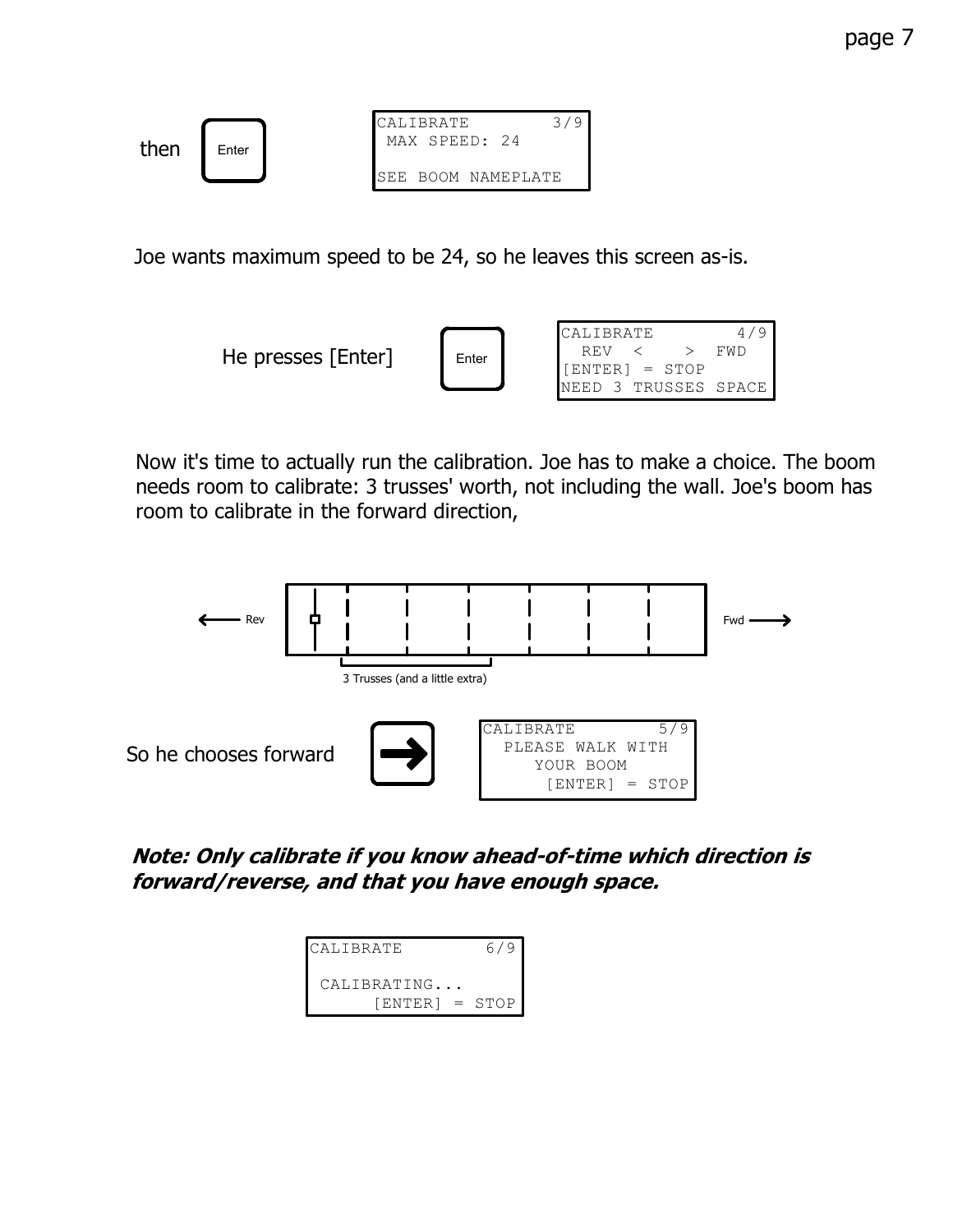Joe's boom begins to move. It moves forward at top speed through 3 trusses, then suddenly turns off the motor and drifts to a stop:



Then it moves in reverse at top speed back through the same 3 trusses, and stops:



The calibration is successful\*, and Joe sees this screen:

| CAL DONE! |                | 7/9 |  |
|-----------|----------------|-----|--|
|           | $[ENTER] = OK$ |     |  |

| Joe presses | Enter | ICAT.TRRATF<br>$LOW$ STOP: $002'00$<br>HIGH STOP: 094'00 | $\circ$ |
|-------------|-------|----------------------------------------------------------|---------|
|             |       | 11ST TRUSS: 012'00                                       |         |

His bay is 50ft long, with a 5' aisle at the low end, and a 4' aisle at the high end.

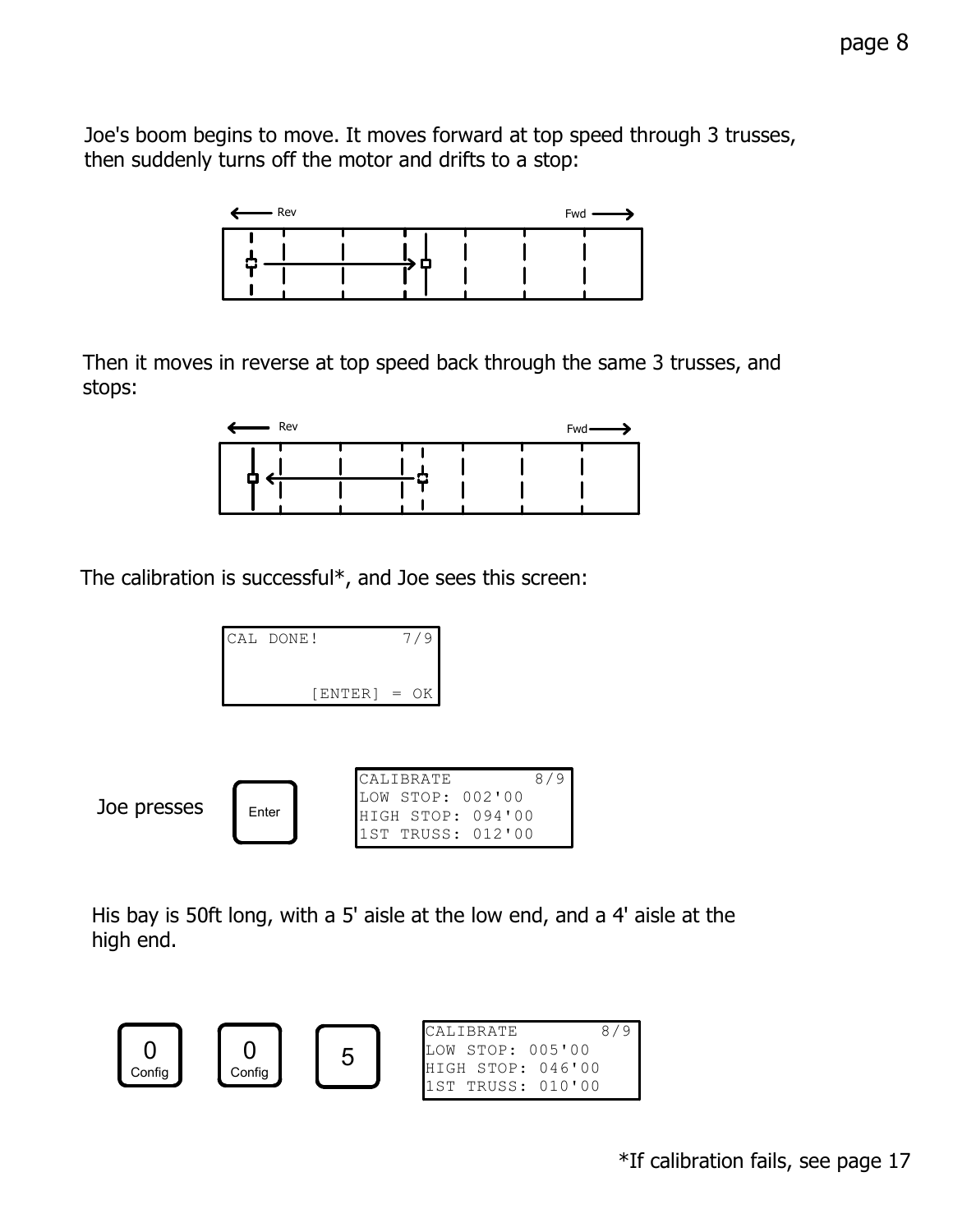

His first end aisle is from the wall (0ft) to 5ft, so for the low stop, he enters: Joe wants the boom to stay out of both aisles so it doesn't collide with carts.



(he doesn't enter zeros for the inches because there are already zeroes there)



and presses  $\left| \right|$  to move to the "1st Truss" field on the screen.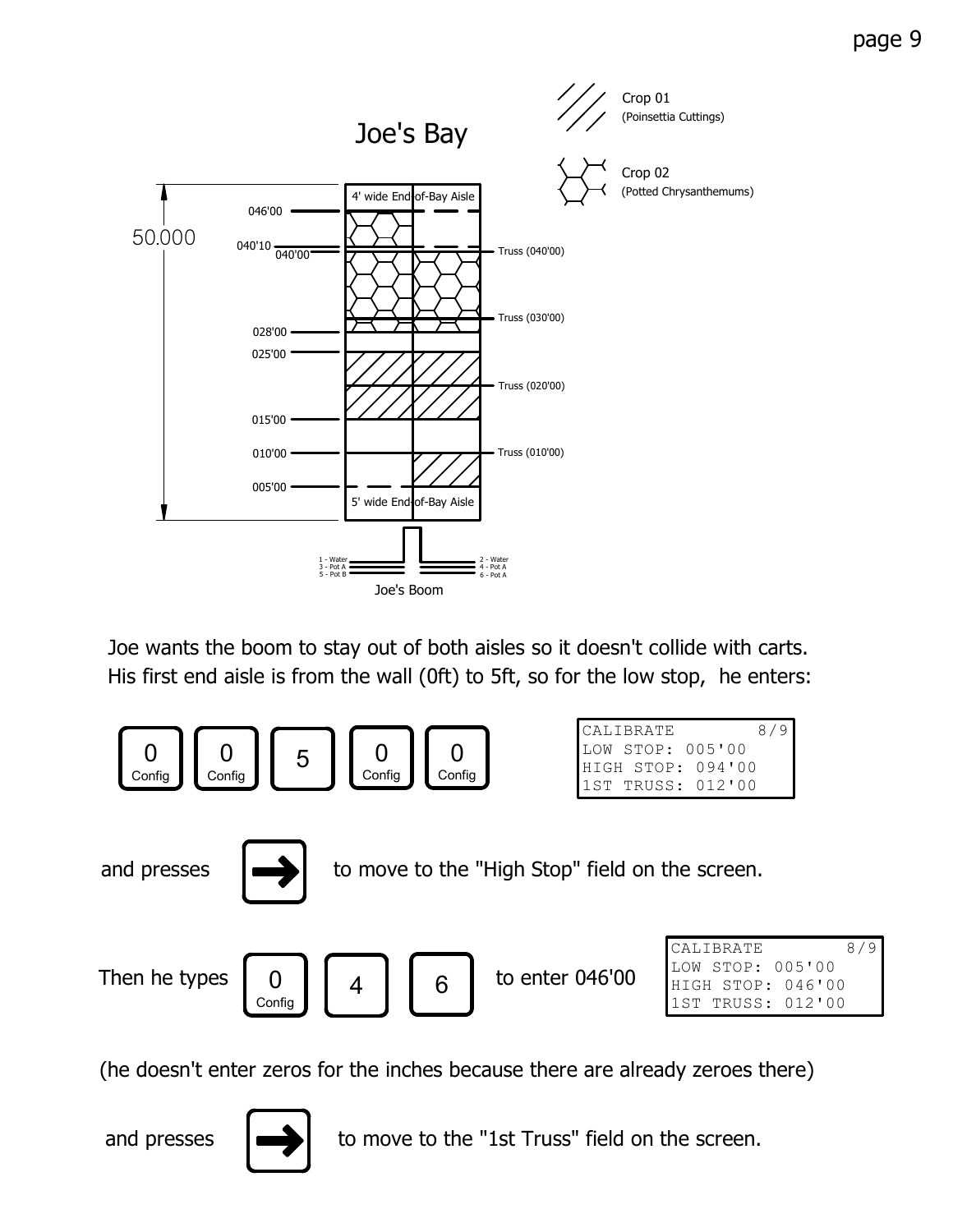Joe's bay has trusses every 10 feet. In particular, the first truss away from the wall at the "low end" of the bay is exactly 10ft from that wall.



Joe enters 007'00. This is a few inches off, but the boom should accurize and correct this small error, since it is way less than one-half of the truss spacing (10 ft)

He presses

| ACCURIZING |  |
|------------|--|
|            |  |
|            |  |

The boom moves forward (since that is the direction in which it just finished calibrating) past the nearest truss.



And the boom is finished calibrating!

| SET CLOCK     |
|---------------|
| BOOM DEFAULTS |
| SYSTEM CONFIG |
| CALIBRATE     |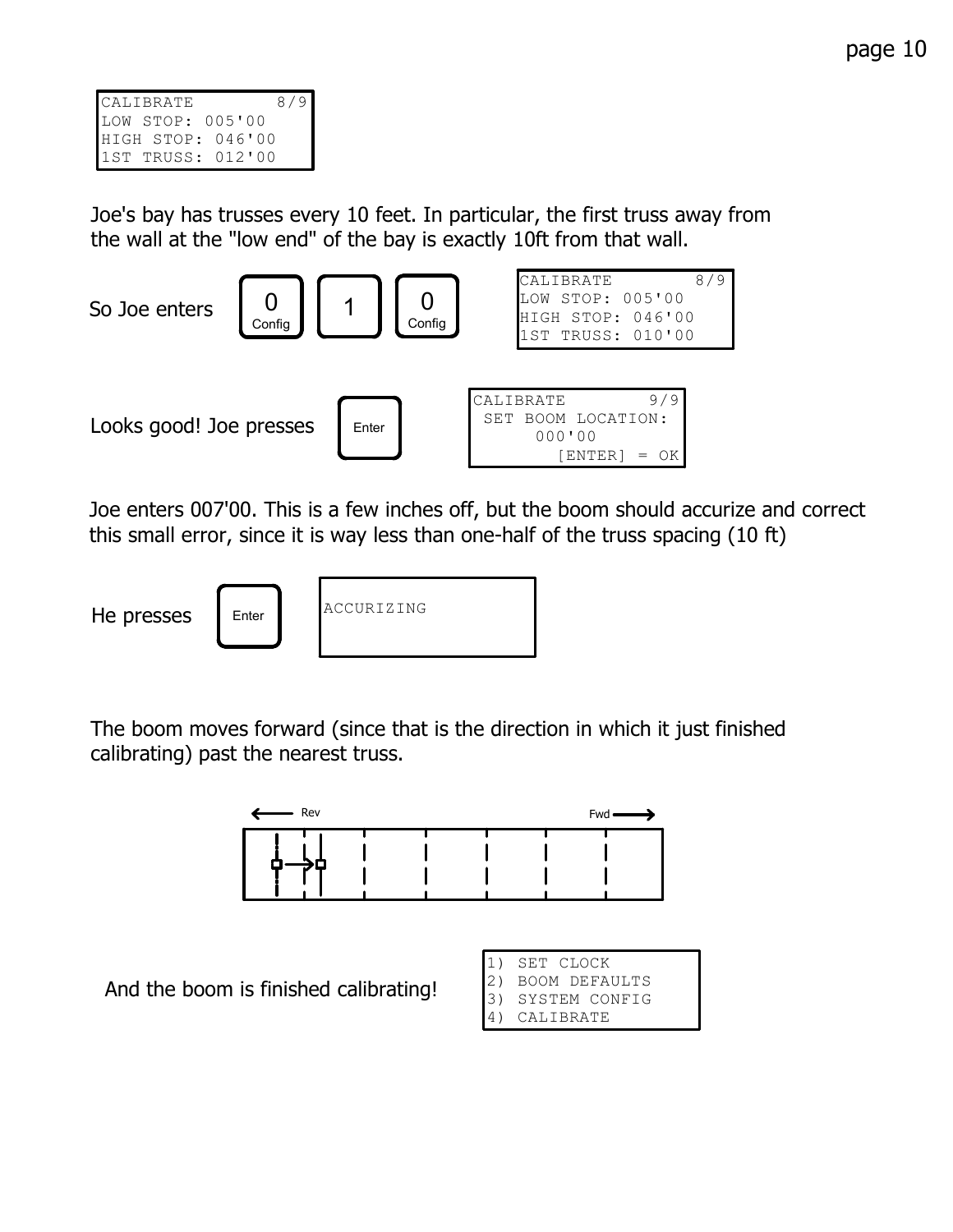## Home & Purge

After Calibration, Joe wants to set up the boom's Home and Purge Locations. Home is where the boom goes when it is not busy, and Purge Location is where it goes to purge / charge the water lines with a different chemical mixture.

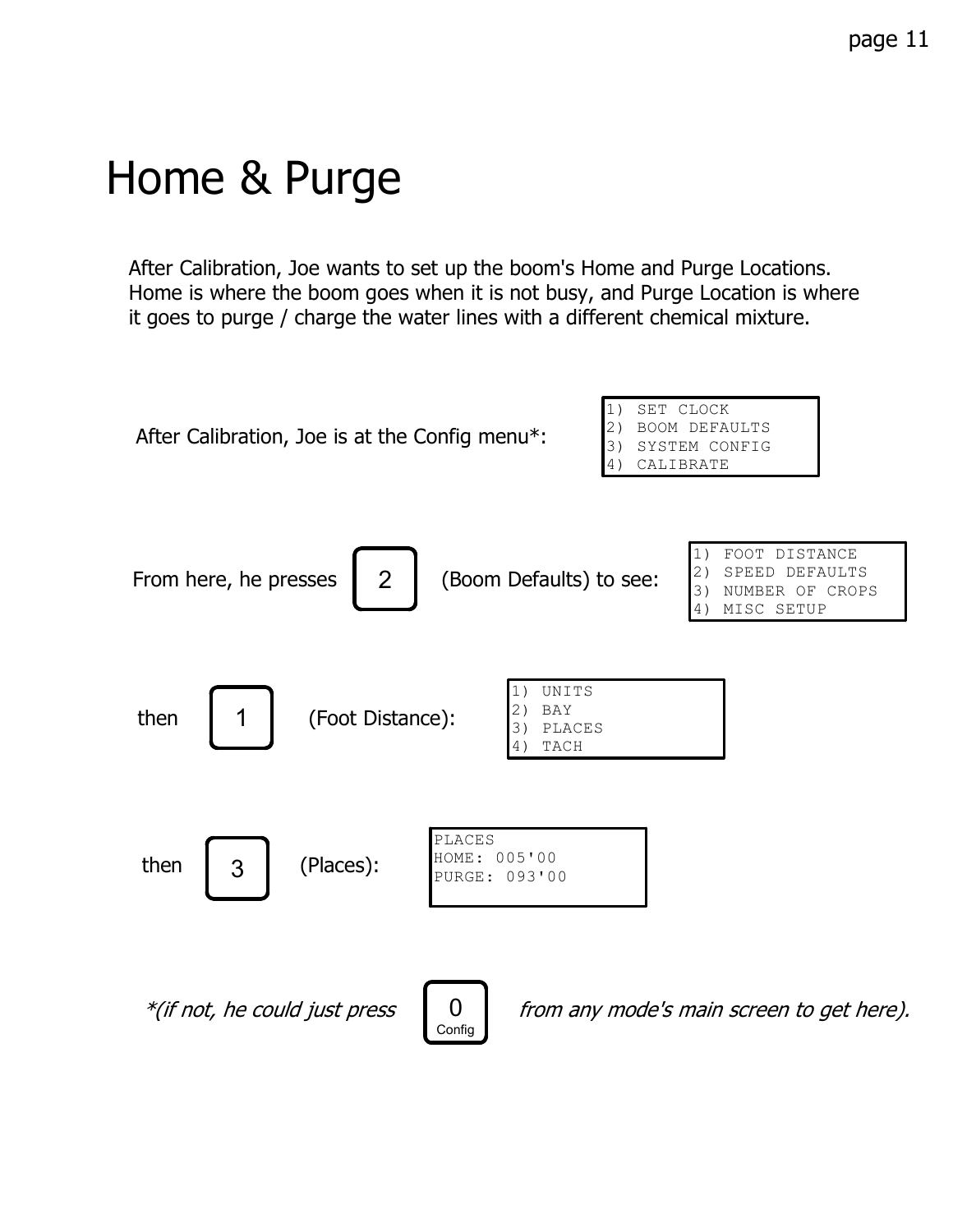Joe wants home to be at 5ft, so he types



| PLACES |               |
|--------|---------------|
|        | HOME: 005'00  |
|        | PURGE: 093'00 |
|        |               |

then  $\left| \right|$  to move the cursor to the next field (Purge)

Joe wants his purge location to be at 26'-6" where there are no plants, so he enters



He's finished setting Home and Purge, so he escapes back out to the Manual Mode Main Screen.

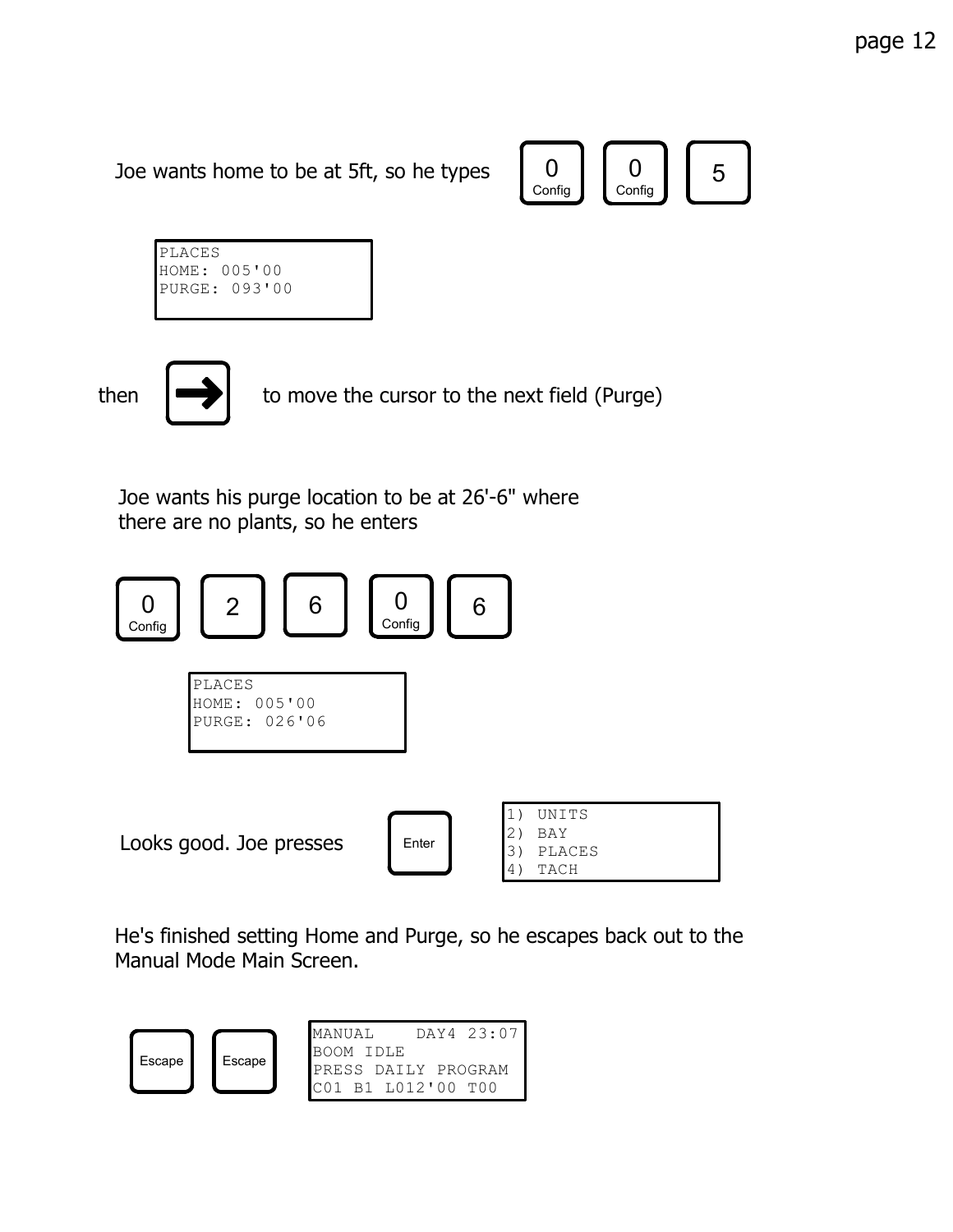## Valve Pretriggers

Water takes a while to reach the soil after the valve output has been turned on in the controller. The valve solenoid must actuate, opening the valve. Then the bar (which still contains some water) must pressurize to the pressure rating of the nozzle check valves. Then the water has to travel down to the soil surface.

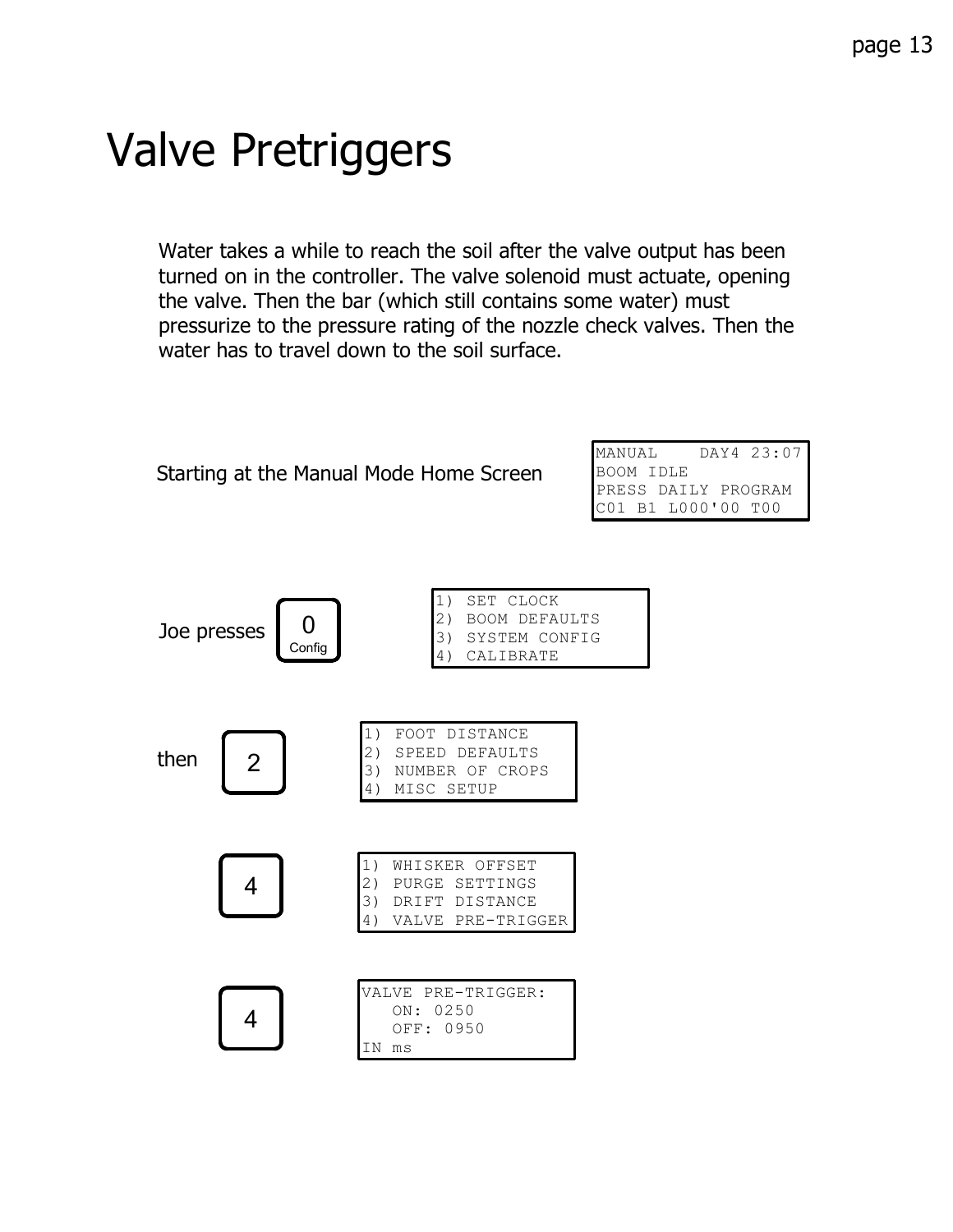The default values are:

250ms pretrigger for turning water on 950ms pretrigger for turning water off

It takes the water longer to stop flowing than to start. That's why there are separate valve on and off pre-triggers. The default values are reasonable, but they don't match Joe's boom.

He wants the water to turn on and off a little bit later, so he wants smaller pretrigger values so that the valves are triggered "less-ahead-of-time".

Joe enters 220ms for the valve on pretrigger and 850ms for the valve off pretrigger:

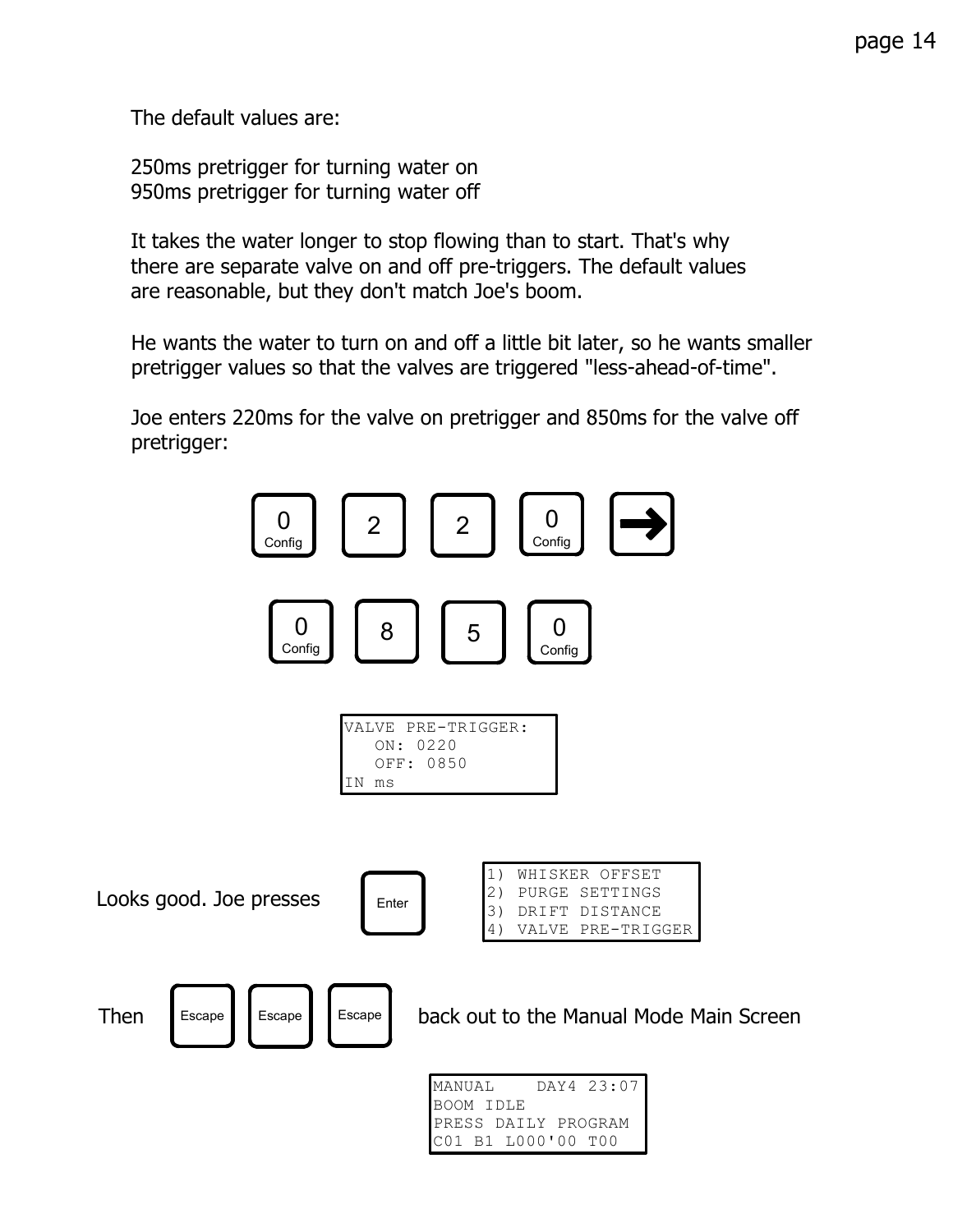## To Change Total Number of Crops

Joe wants to have a second crop in his bay:



Starting at the manual mode base screen

| MANUAL                                    | DAY4 23:07 |  |
|-------------------------------------------|------------|--|
| BOOM IDLE                                 |            |  |
|                                           |            |  |
| PRESS DAILY PROGRAM<br>C01 B1 L000'00 T00 |            |  |



Joe presses  $\begin{bmatrix} 0 \\ \end{bmatrix}$  to open the config screen:

1) SET CLOCK 2) BOOM DEFAULTS 3) SYSTEM CONFIG 4) CALIBRATE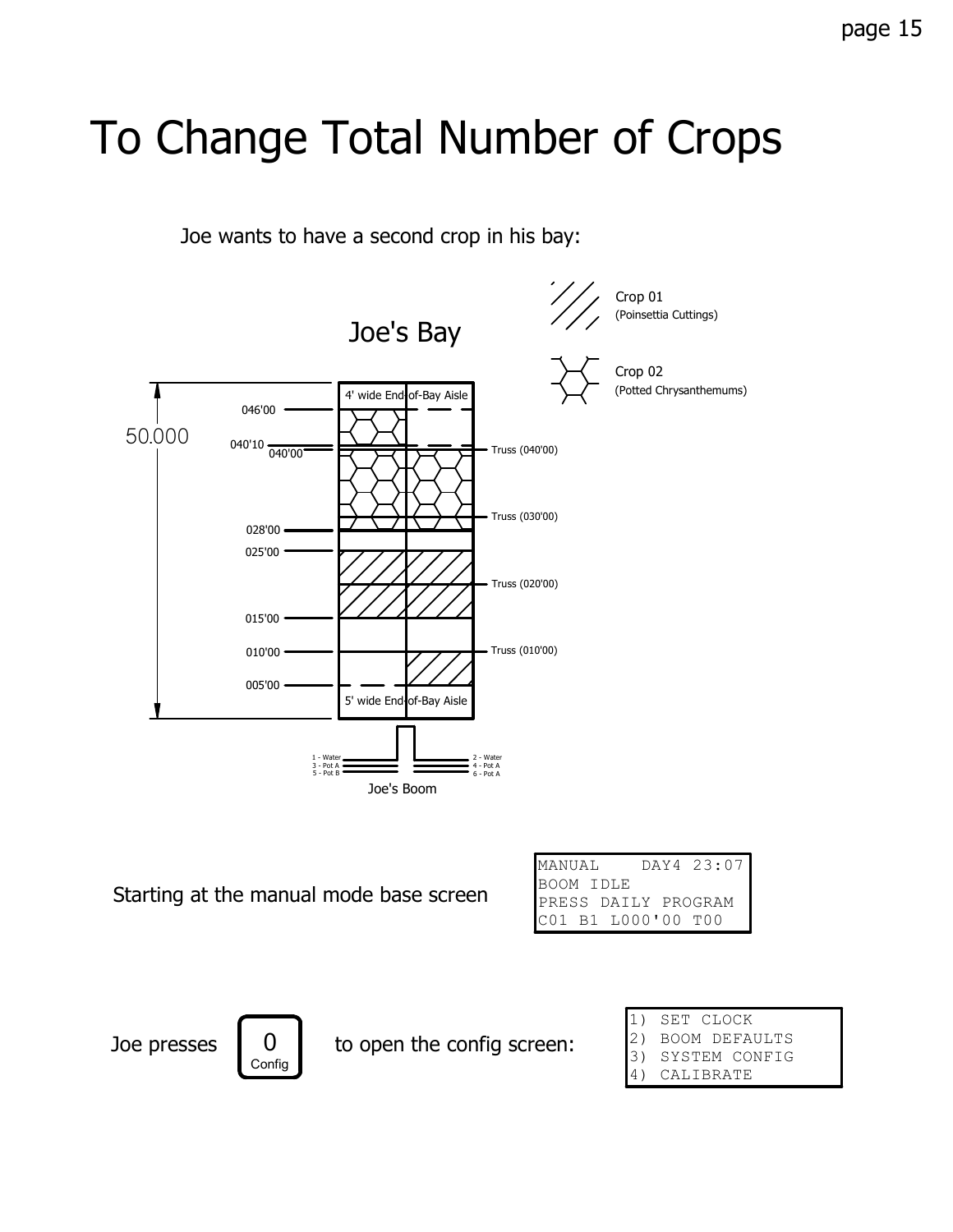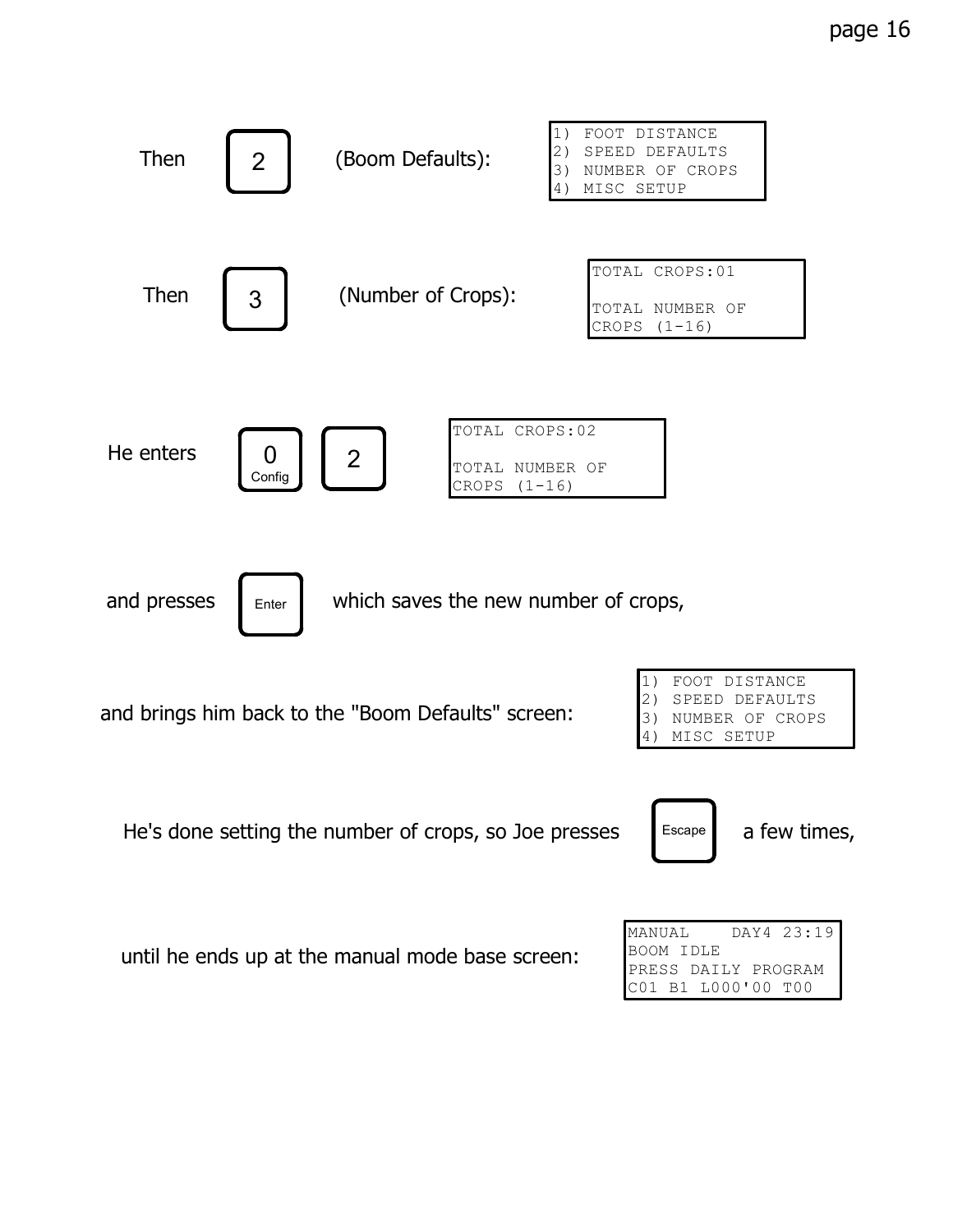# If Calibration Fails

If calibration fails, look at the error code - it should help you find out what happened:



Error Codes (This might be different depending on which errors were logged during calibration)

Here are the CS3's error codes and what they mean:

0010 Temperature Error (Board too hot)

0001 Truss Error (Not reading trusses properly, uneven truss spacing) 0002 No Motion Error (Boom unable to move / not properly detecting motion) 0004 I-Limit Error (Motor drawing too much current / I-Limit set too low) 0008 Collision Error (Boom collided with something / Collision loop not closed) 0020 Out of Bounds Error (Boom out of bounds - never happens during calibration)

If you encounter any of these, please call GTI tech support!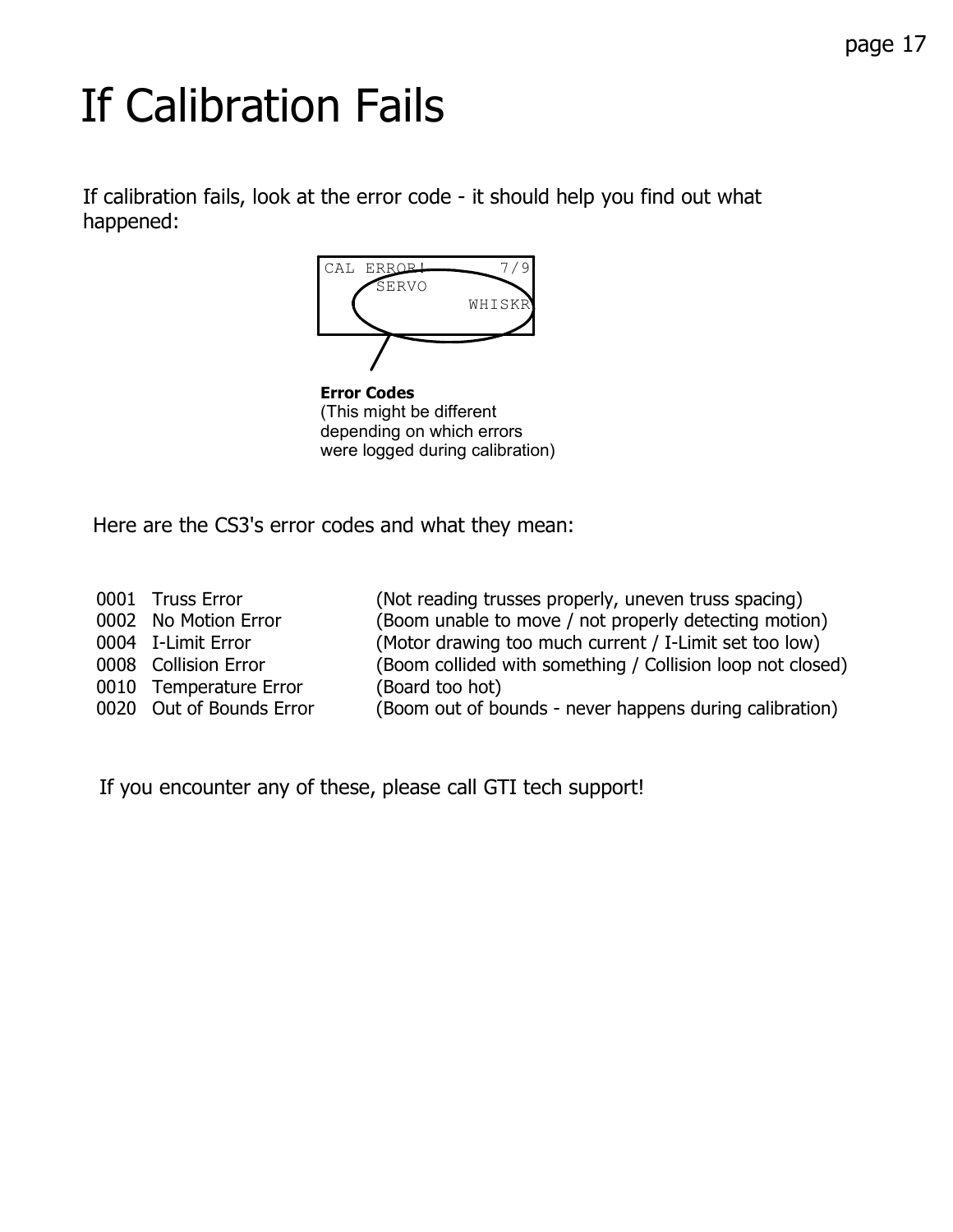## To Change Units

 Over in Europe, Joe's friend Jacques wants to use the Common Sense 3 boom, but his greenhouse is 100% metric in every dimension, and Jaques, being Euro(tm), is a big fan of metric. To change units,



Note:

1. Stops refers to the "High Stop" and "Low Stop" , which limit boom movement

2. "1st Truss" is the location of the first truss from the "Zero Wall"

3. "Everything Else" includes location, pot spacing, etc - the numbers you want to see every day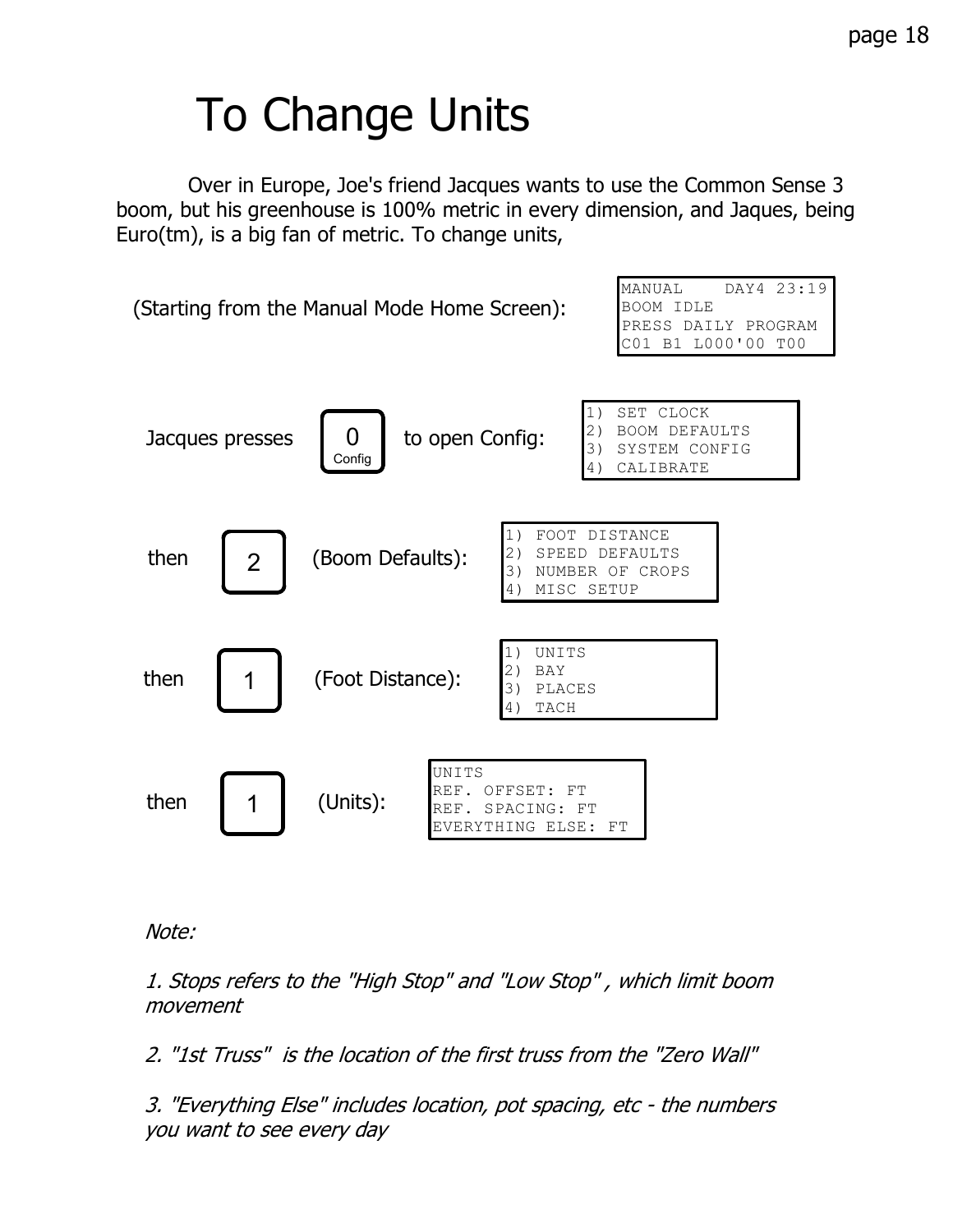UNITS 1ST TRUSS: FT TR SPACING: FT EVERYTHING ELSE: FT

Jacques is on the Units screen, with the cursor on the

"FT" unit symbol next to "1ST TRUSS". To toggle between "FT" (feet) and "M" (meters),

Jaques presses  $\begin{vmatrix} F1 & , \end{vmatrix}$  and Voila!

F1 Home

| <b>IINTTS</b>       |  |
|---------------------|--|
| 1ST TRUSS: M        |  |
| TR SPACING: FT      |  |
| EVERYTHING ELSE: FT |  |

Note: This changes the units for The "1ST TRUSS" in the

Config > [2] Boom Defaults > [1] Foot Distance > [2] Bay Screen

To metric (with two decimal places - centimeters)

BAY LOW STOP: 002'00 HIGH STOP: 094'00 1ST TRUSS: 003.66

The apostrophe becomes a decimal point, and the foot-distance value is converted to metric.

LOW STOP: 002.99

To adjust units for "1ST TRUSS", Jaques presses  $\Box$  to move the cursor,



Home

and  $\begin{bmatrix} F1 \\ F2 \end{bmatrix}$  to toggle the unit from "FT" to "M"

| UNITS               |  |
|---------------------|--|
| 1ST TRUSS: M        |  |
| TR SPACING: M       |  |
| EVERYTHING ELSE: FT |  |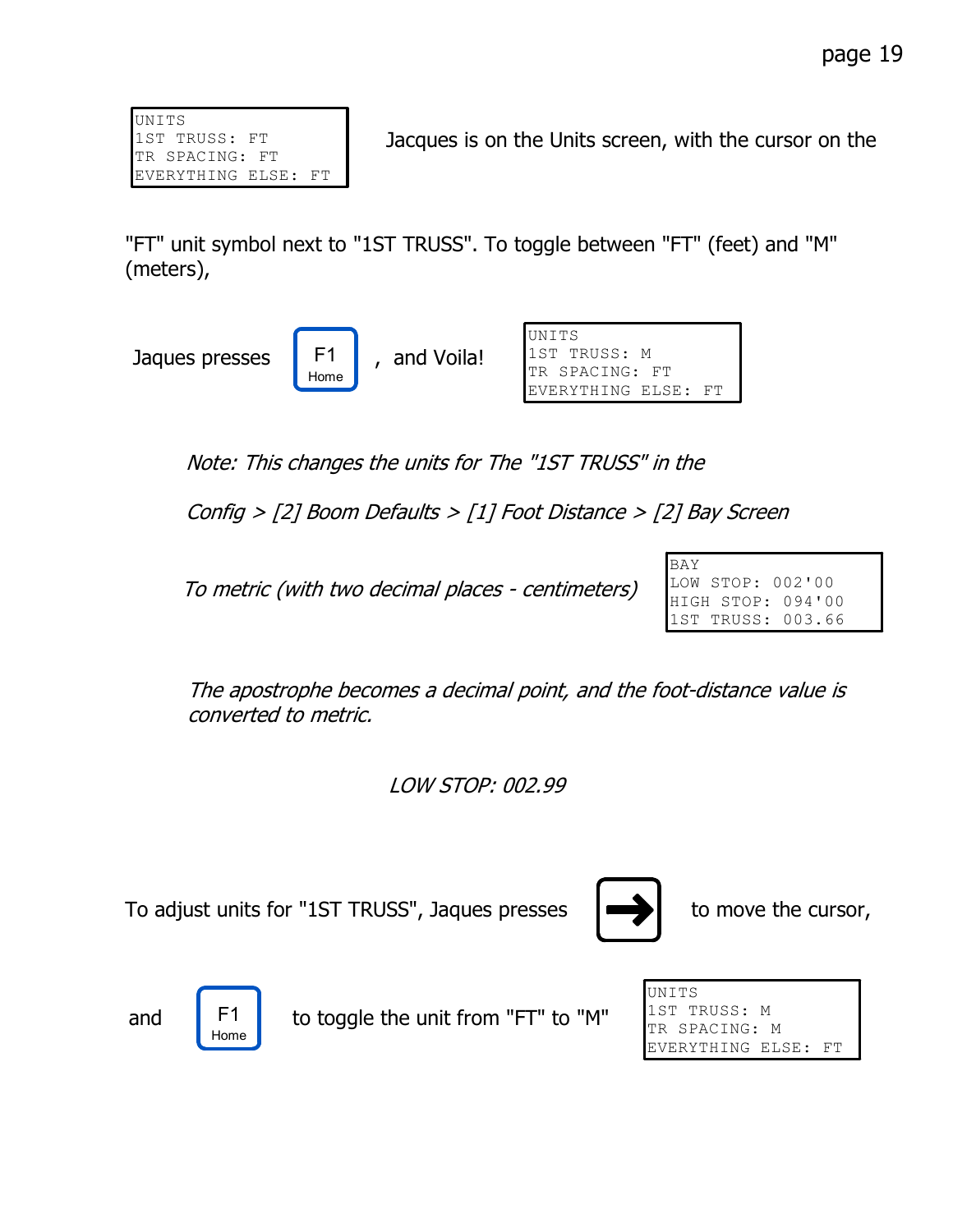Note: This changes the units for "Tr Spacing" in the

Config > [4] Calibrate > Screen 2/9

| CALIBRATE          | 2/9 |
|--------------------|-----|
| TR SPACING: 003.66 |     |

The apostrophe becomes a decimal, and the foot-distance value is converted to metric.

And finally he repeats this process for the "EVERYTHING ELSE" units field:



This is for the numbers you see every day - it changes the units for Home, Purge, Crop Blocks (locations), Pot Mode Row Spacing, etc.

| PLACES<br>HOME: 000.91 |     | $002.00 - 010.00$                      |       |
|------------------------|-----|----------------------------------------|-------|
| PURGE: 028.35          |     | MANUAL<br>01                           |       |
|                        |     |                                        |       |
| $002.00 - 010.00$      |     | PASSES: 02                             |       |
|                        |     | WATER TIME: 010<br>POT SPACING: 001.00 |       |
| POT                    | 1/2 | POT<br>O 1                             | WATER |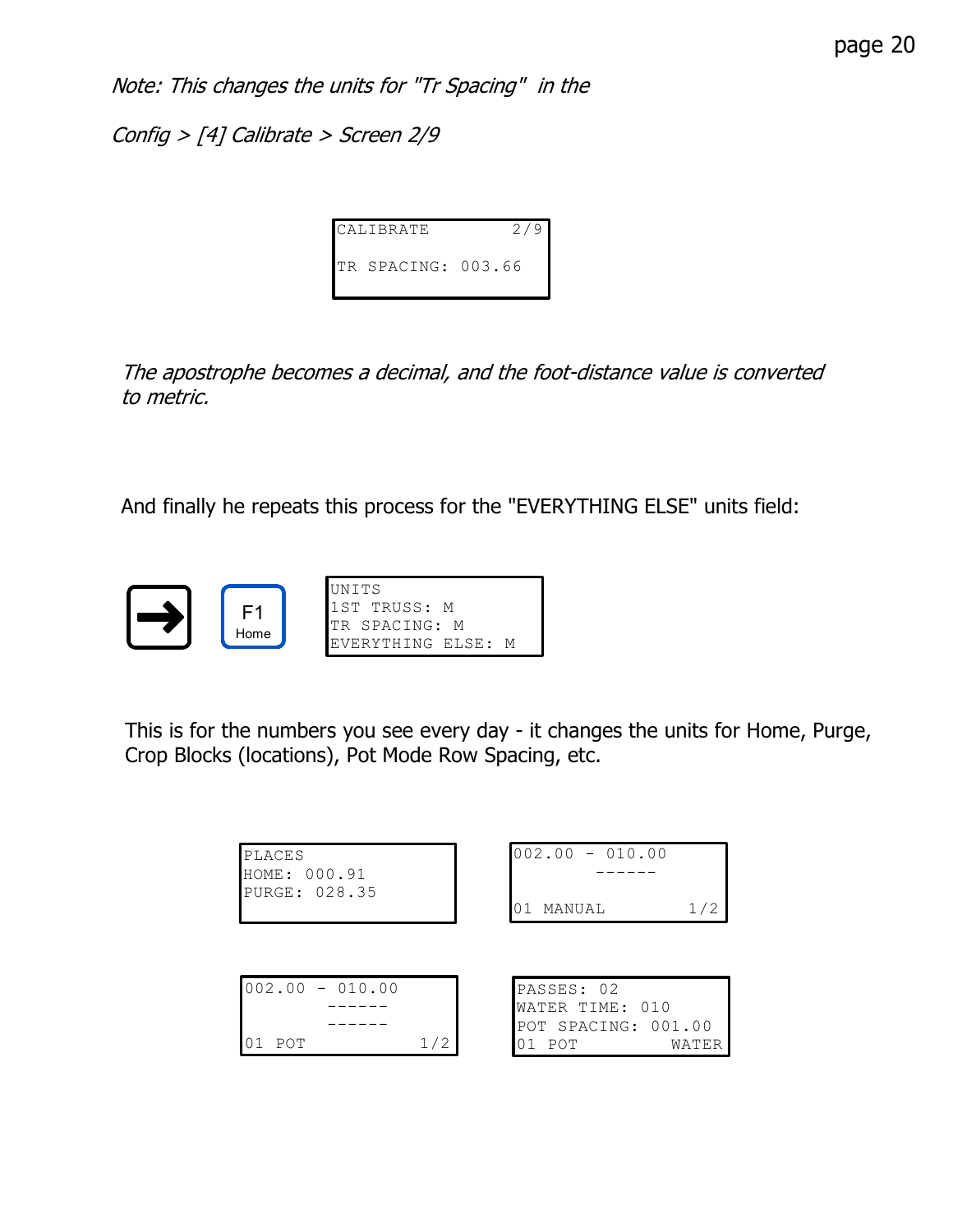

| MANUAL              | DAY4 23:19 |
|---------------------|------------|
| BOOM IDLE           |            |
| PRESS DAILY PROGRAM |            |
| C01 B1 L000'00 T00  |            |

He's done!

#### We leave Jaques to his growing, and return to North America where Joe is still using old-fashioned feet and inches.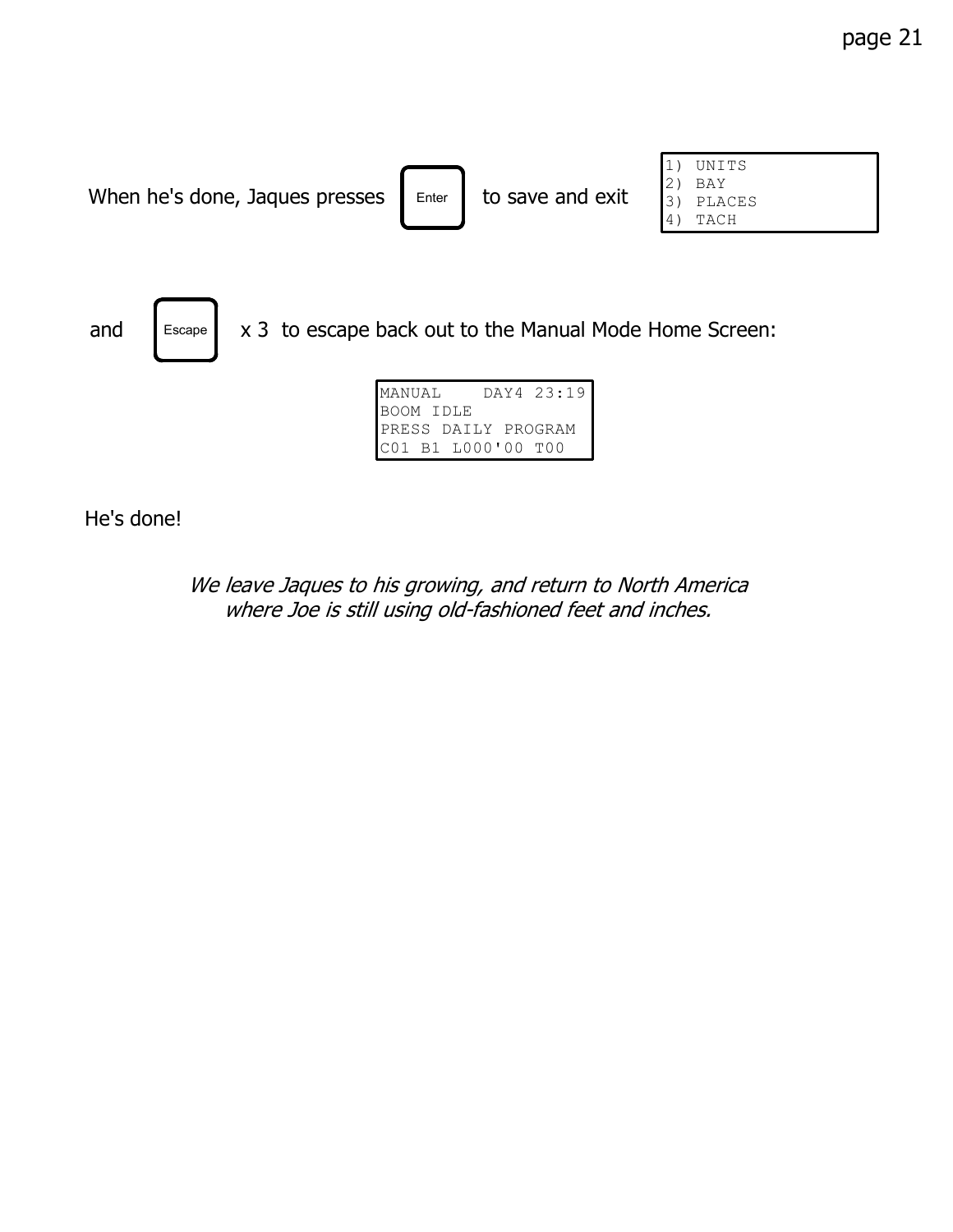### Manual Mode - Setup Crops

 Joe is ready to set up his 2 crops. The menus are mostly the same as in all Common Sense booms:



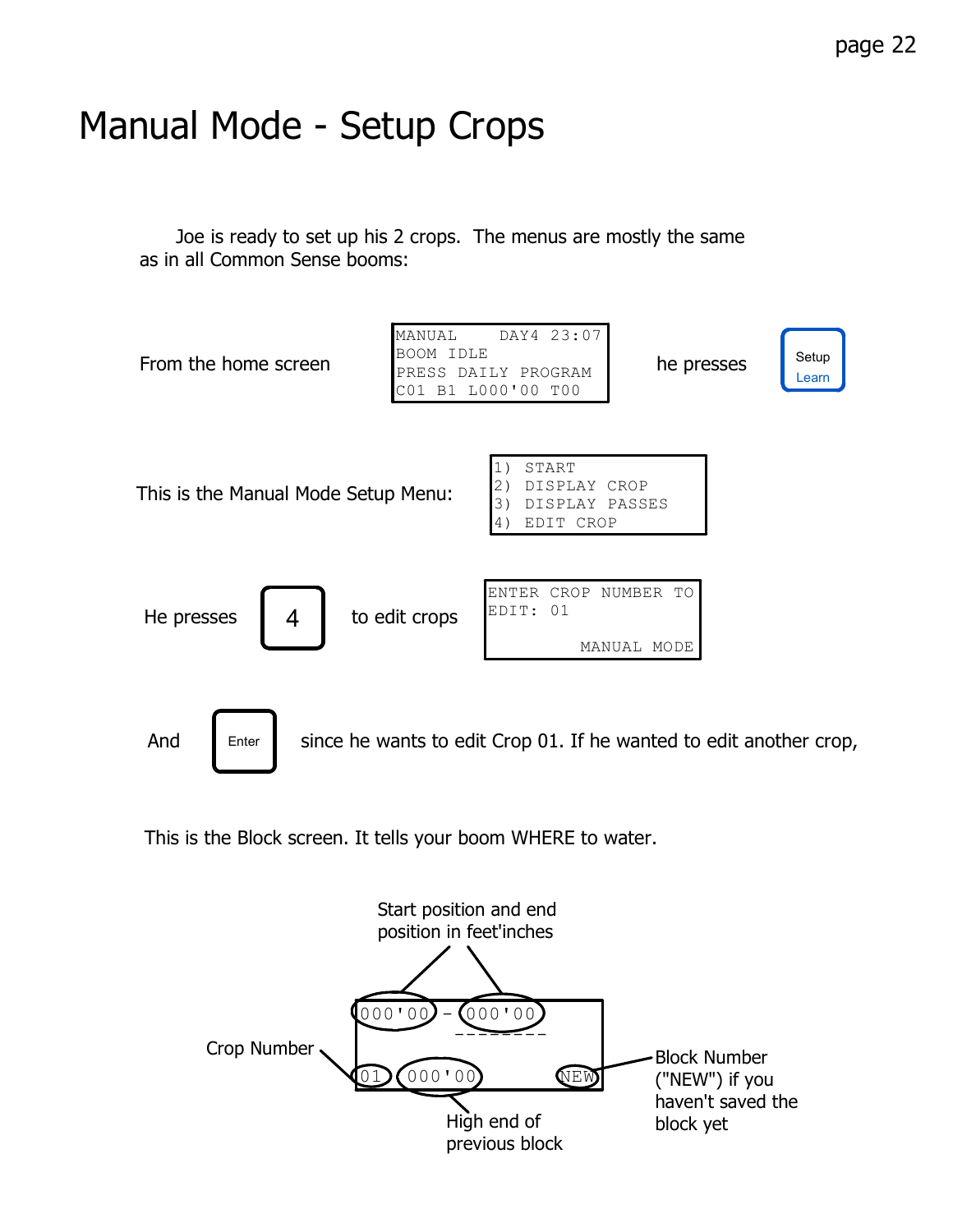page 23

Crop 01 is in these two locations:



 Joe wants to program the first block by just typing the numbers in, and the second block using the new GTI Crop Learning functionality.



Crop 01's first block starts at 5ft,

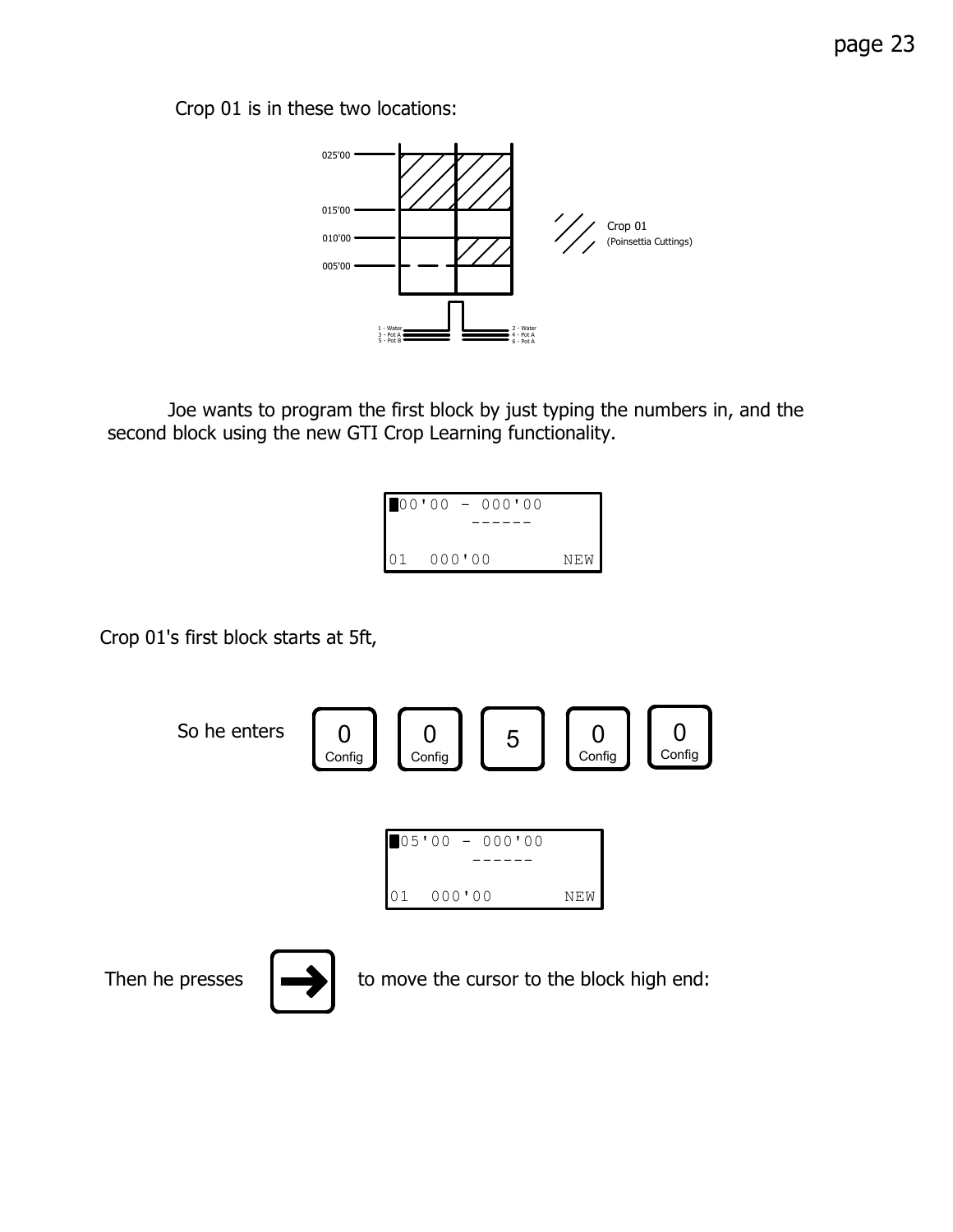

(This number tells you the previous block high end in case you need it for reference)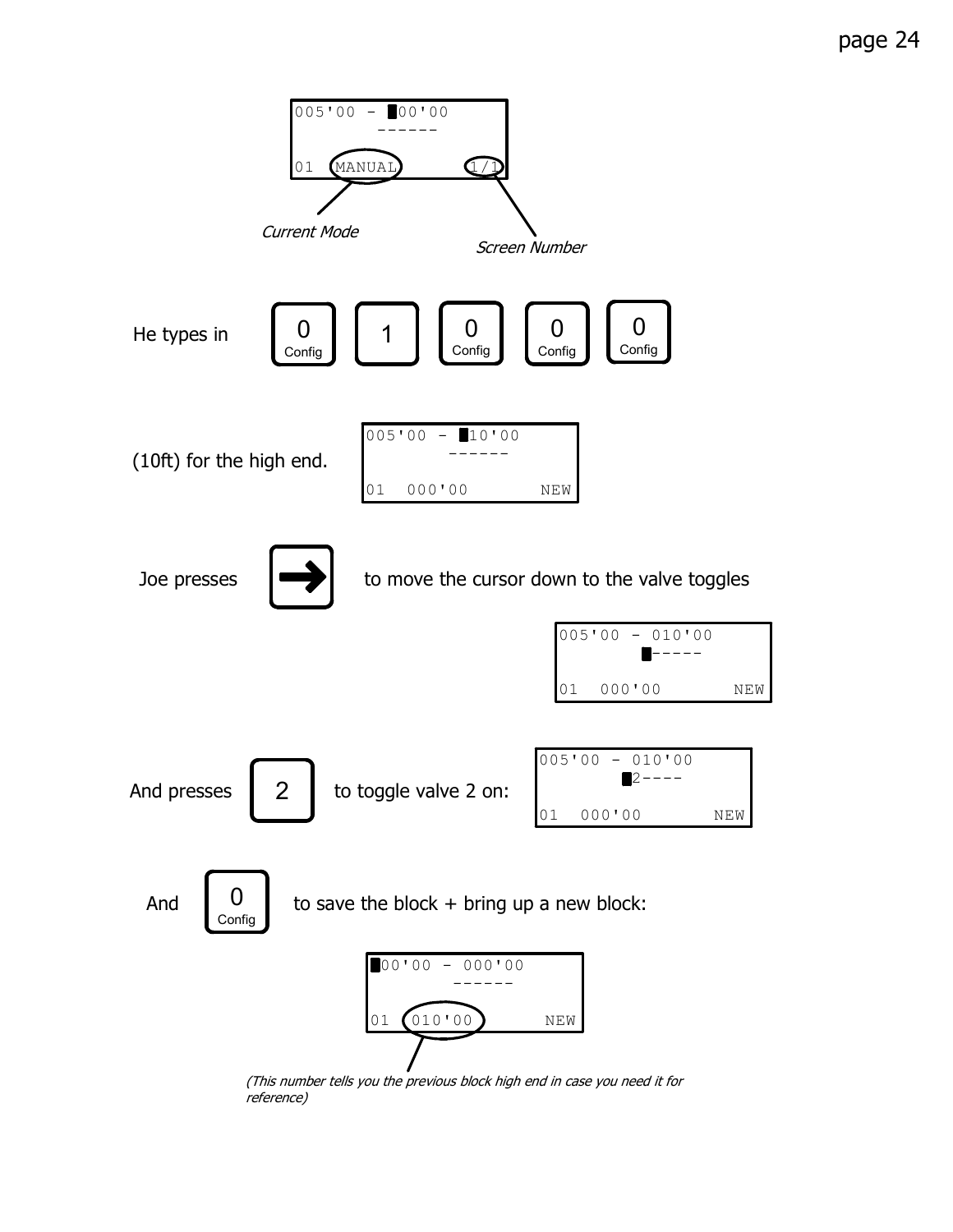Joe could enter numbers (much like in the zone-based Common Sense Controller), but there's an even better option - Crop Learning. On the edit screen, the cursor is on the "Block Low End" field:



Note: This screen looks and works just like the regular jog screen (except for the title)



toward the actual, physical "low edge" of the "second block" of Crop 01 plants, near 015'00

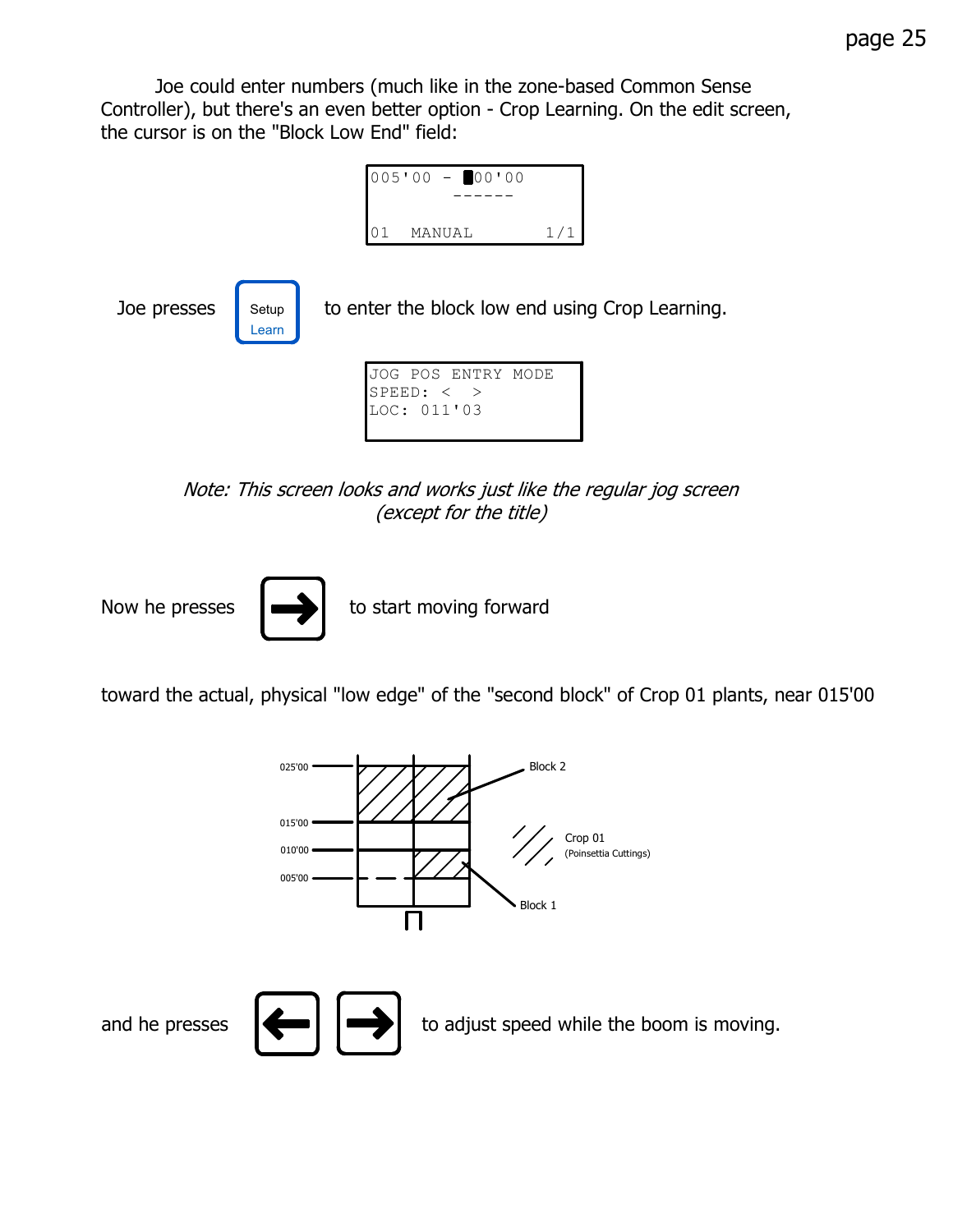When the boom's spraybars are near the lower edge of Crop 01, Joe presses



 Two inches is too small of a distance for the boom to jog effectively. But Joe has a cool new tool up his sleeve: The "Nudge".



To check whether the boom really is above the crop edge, Joe presses  $\begin{bmatrix} \text{Test} \\ \text{Spritz} \end{bmatrix}$  (spritz).

Spritz

This spritzes the water from all of your default purge valves.

Note: Since it doesn't spritz the crop valves, you still have to keep in mind the exact valves that you want to use, and where the water from those spraybars is hitting.

Note: to change your default purge valves, go to:

Config > [2] Boom Defaults > [4] Misc Setup > [2] Purge Settings

The water from the spraybars that Joe wants to use for this crop is landing on the low side of the edge of the block of plants by about 1-2" - but again, this is too small of a distance to jog effectively,



So he presses  $\begin{bmatrix} \frac{1}{2} \\ \frac{1}{2} \\ \frac{1}{2} \\ \frac{1}{2} \\ \frac{1}{2} \\ \frac{1}{2} \\ \frac{1}{2} \\ \frac{1}{2} \\ \frac{1}{2} \\ \frac{1}{2} \\ \frac{1}{2} \\ \frac{1}{2} \\ \frac{1}{2} \\ \frac{1}{2} \\ \frac{1}{2} \\ \frac{1}{2} \\ \frac{1}{2} \\ \frac{1}{2} \\ \frac{1}{2} \\ \frac{1}{2} \\ \frac{1}{2} \\ \frac{1}{2} \\ \frac{1}{2} \\ \frac{1}{2} \\ \frac{1}{2} \\$ 

until the spray bars he wants to use for this block are over the block edge.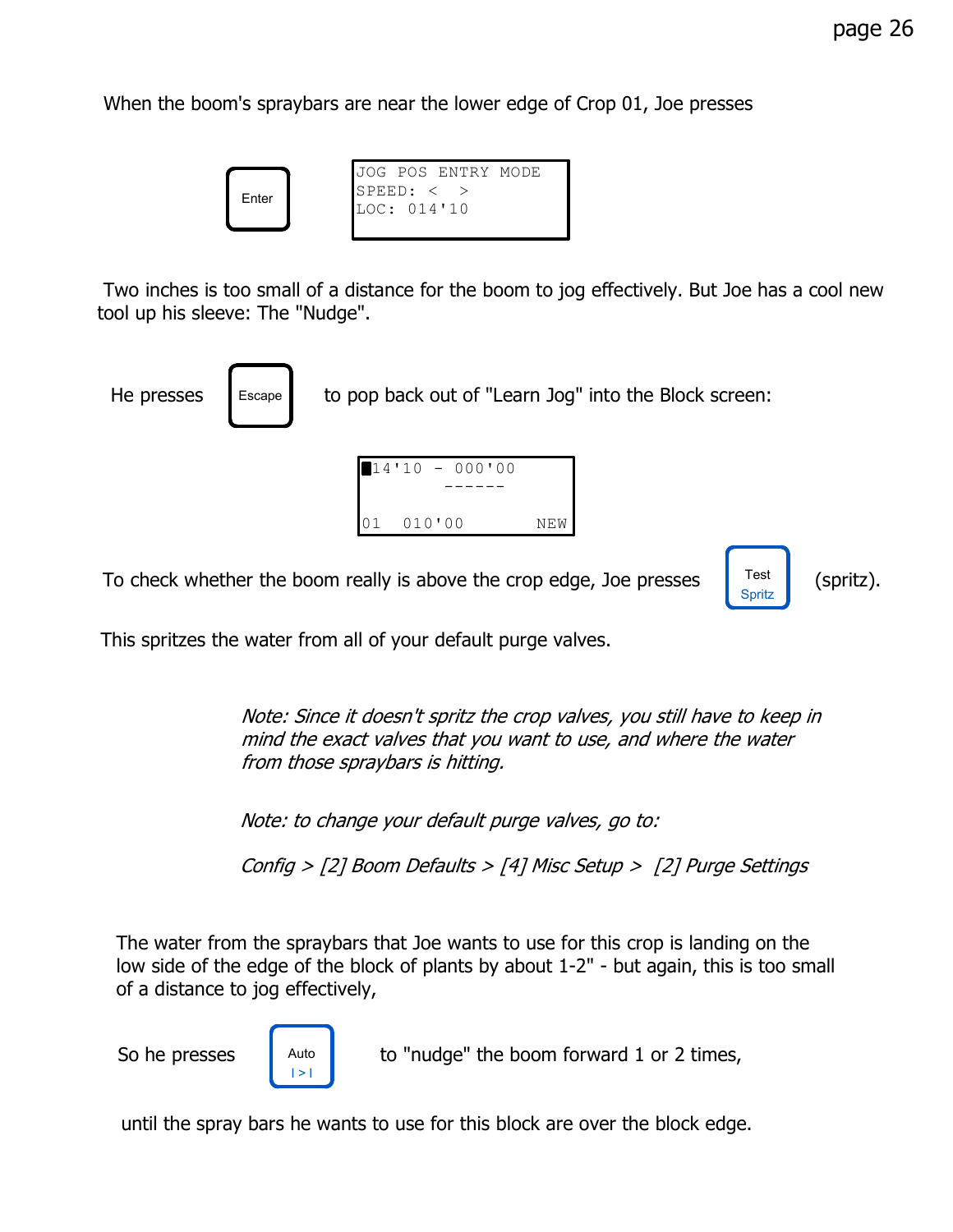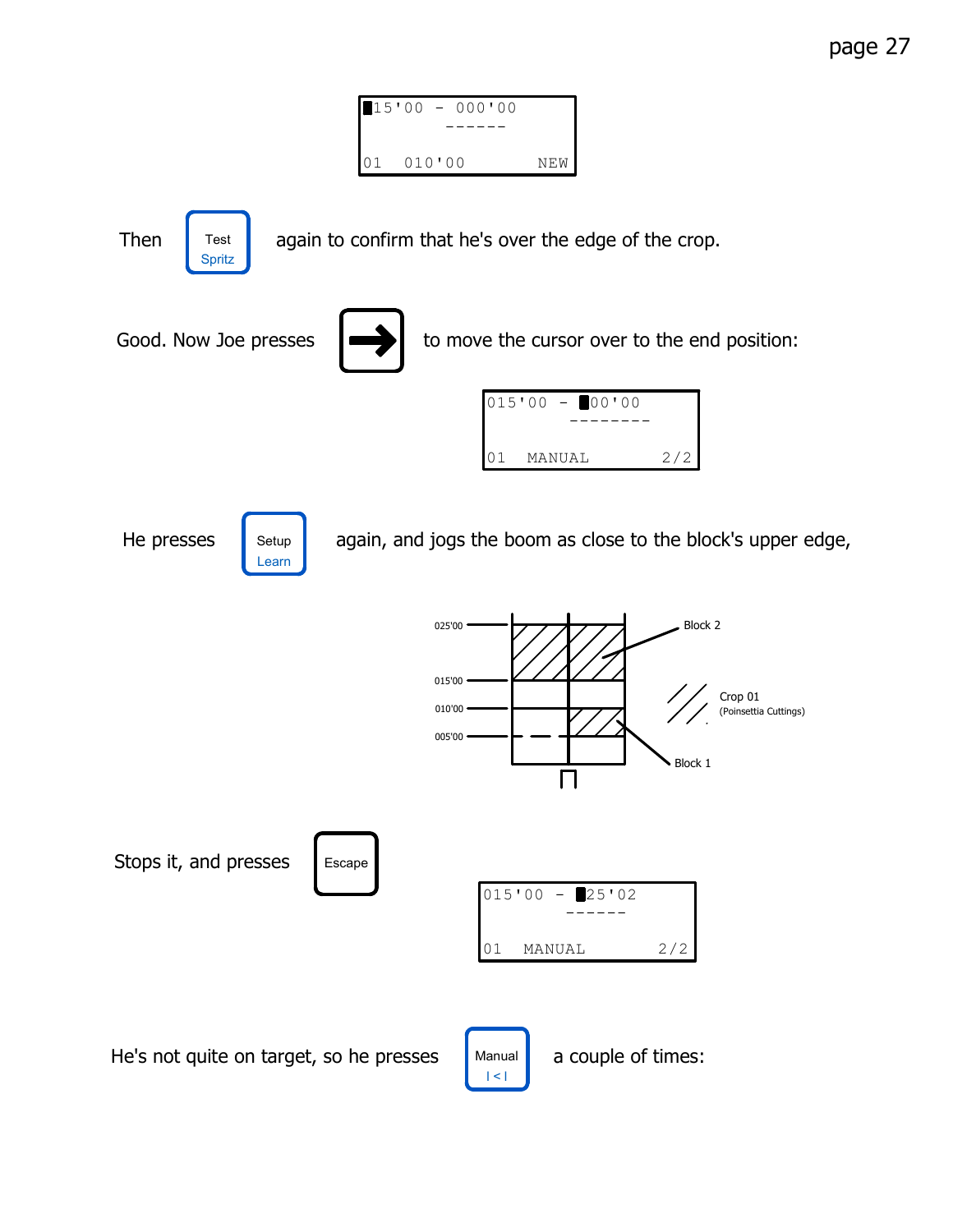to move in reverse, to get as close to the block high edge (at 025'00 feet), as he can.

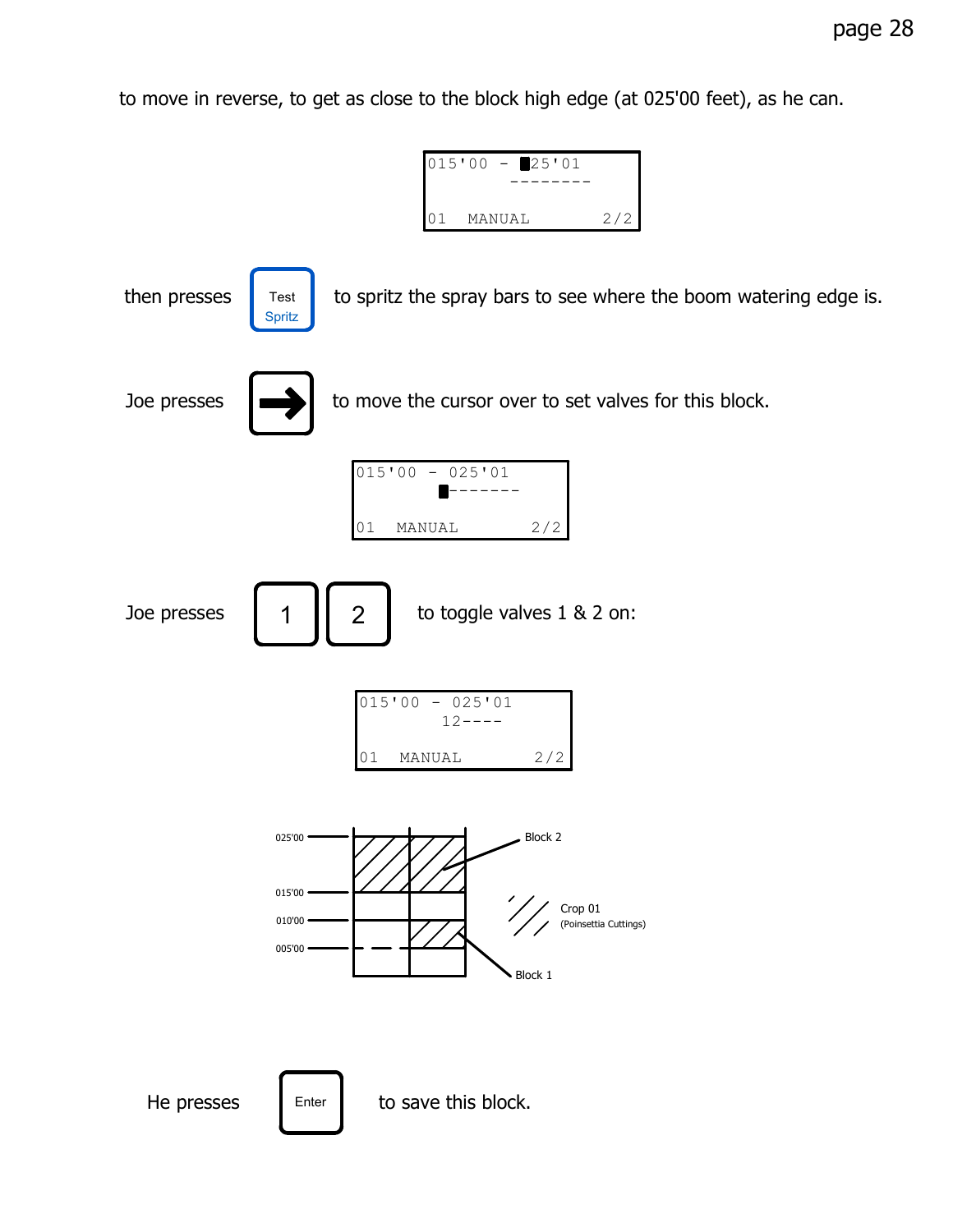$00'00 - 000'00$  ------ 01 025'01 NEW

Crop 01 has only two blocks, so Joe is done creating blocks and presses  $\left| \right|$  Escape here.

Escape

This brings him to the Water screen. It tells your boom HOW to water :

| PASSES: 10       |                    |
|------------------|--------------------|
| DIRECTION: 2-WAY |                    |
| SPEED: 12        |                    |
| 101 MANUAL       | WATER <sup>I</sup> |

Note: A pass is a single movement over a crop - back and forth = 2 passes.

Note: Pass direction comes into play with more than one pass:

2-way: water back-and-forth (each "back" or "forth" counts as one pass)

1-way: water in one direction, move back to the beginning, repeat.

Note: Speed is between 1-24. If you set max speed to 24 inches per second, this number represents inches per second, which is easy to work with. We recommend it.

| Joe enters  | $\begin{bmatrix} 0 \\$ Config | $\overline{2}$ | for the number of passes |
|-------------|-------------------------------|----------------|--------------------------|
| and presses |                               |                | to move the cursor down  |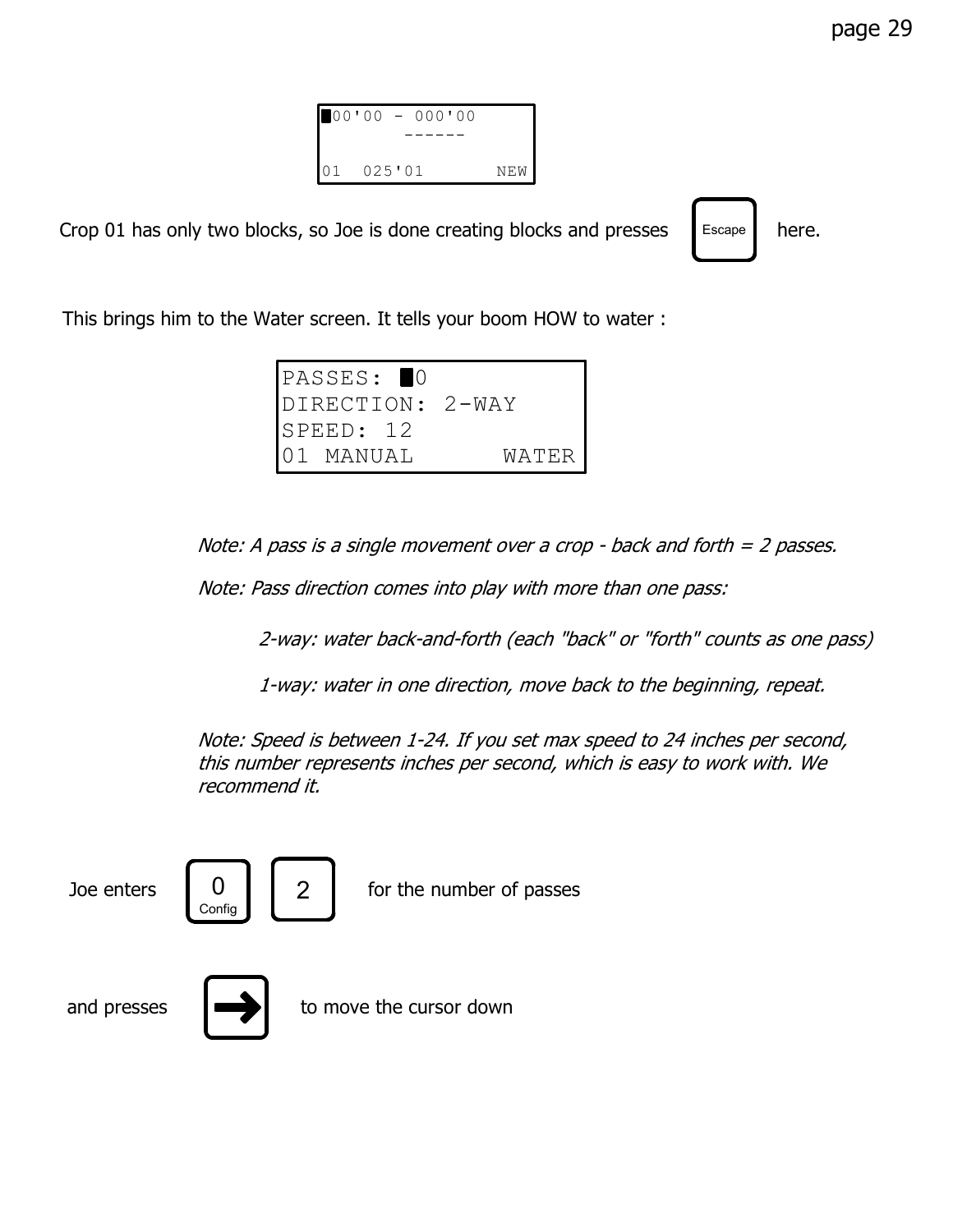

better fit.

F1 Home

then presses  $\begin{vmatrix} F1 & \text{again to toggle back because, on second thought, 2-way is a \end{vmatrix}$ 

| PASSES: 02       |       |
|------------------|-------|
| DIRECTION: 2-WAY |       |
| SPEED: 12        |       |
| 01 MANUAL        | WATER |

He leaves the speed as is, and presses  $\parallel$  Enter  $\parallel$  to save the pass/direction/speed data.

He's finished programming crop 1 for Manual Mode. Telling the boom to water crop 01 works the same as it always has - from the manual mode base screen, use the Daily Program menu, go to "Quick Pass", pick crop 01, set speed and passes, and let it go.

Enter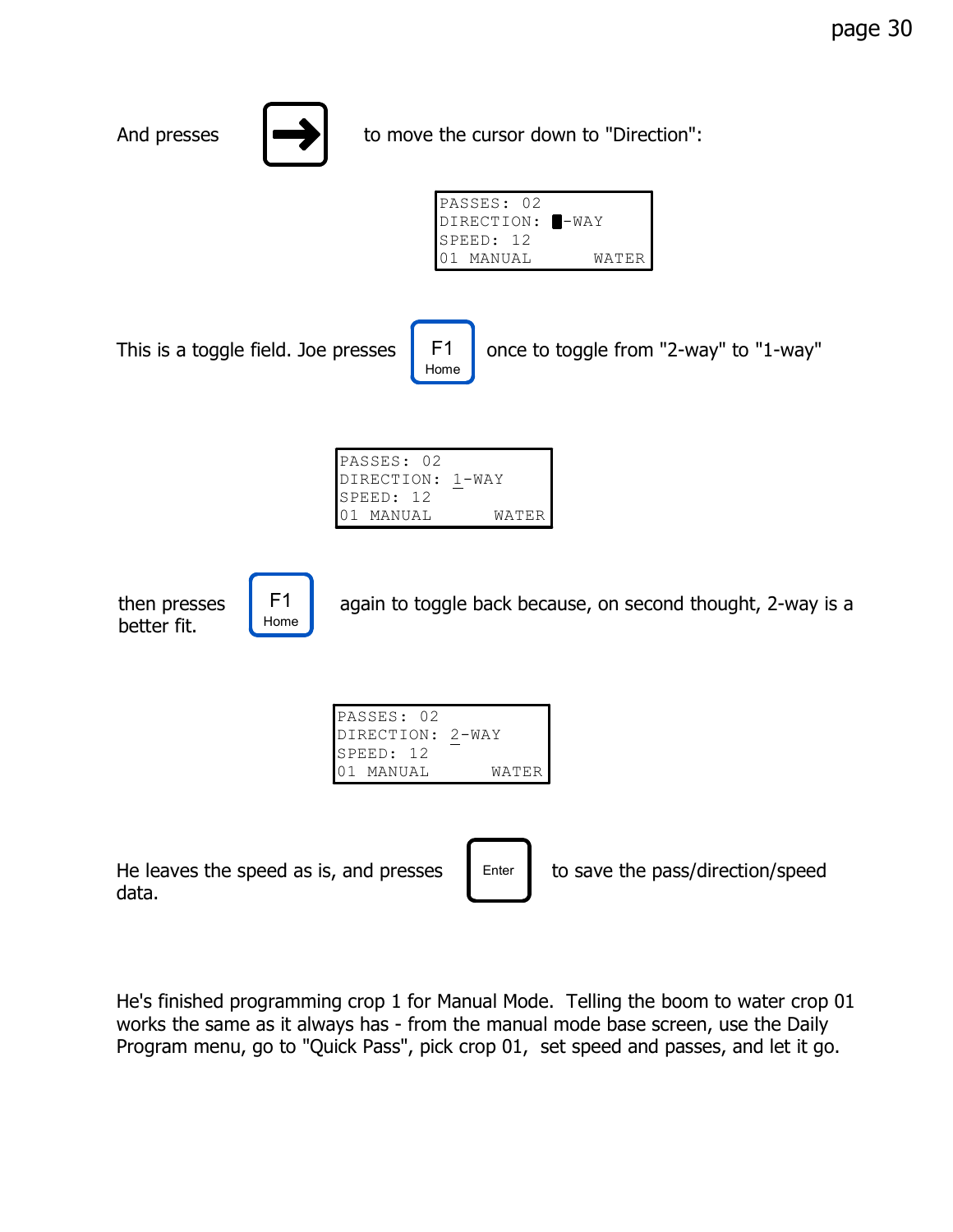### Manual Mode - Run Crops

1. Run all crops with Setup > Start

Joe starts at the Manual Mode Boom Idle Screen:

MANUAL DAY4 23:19 BOOM IDLE WAITING FOR NEXT CMD C01 B1 L000'00 T00



2. Run some crops with Daily Program > Quick Pass

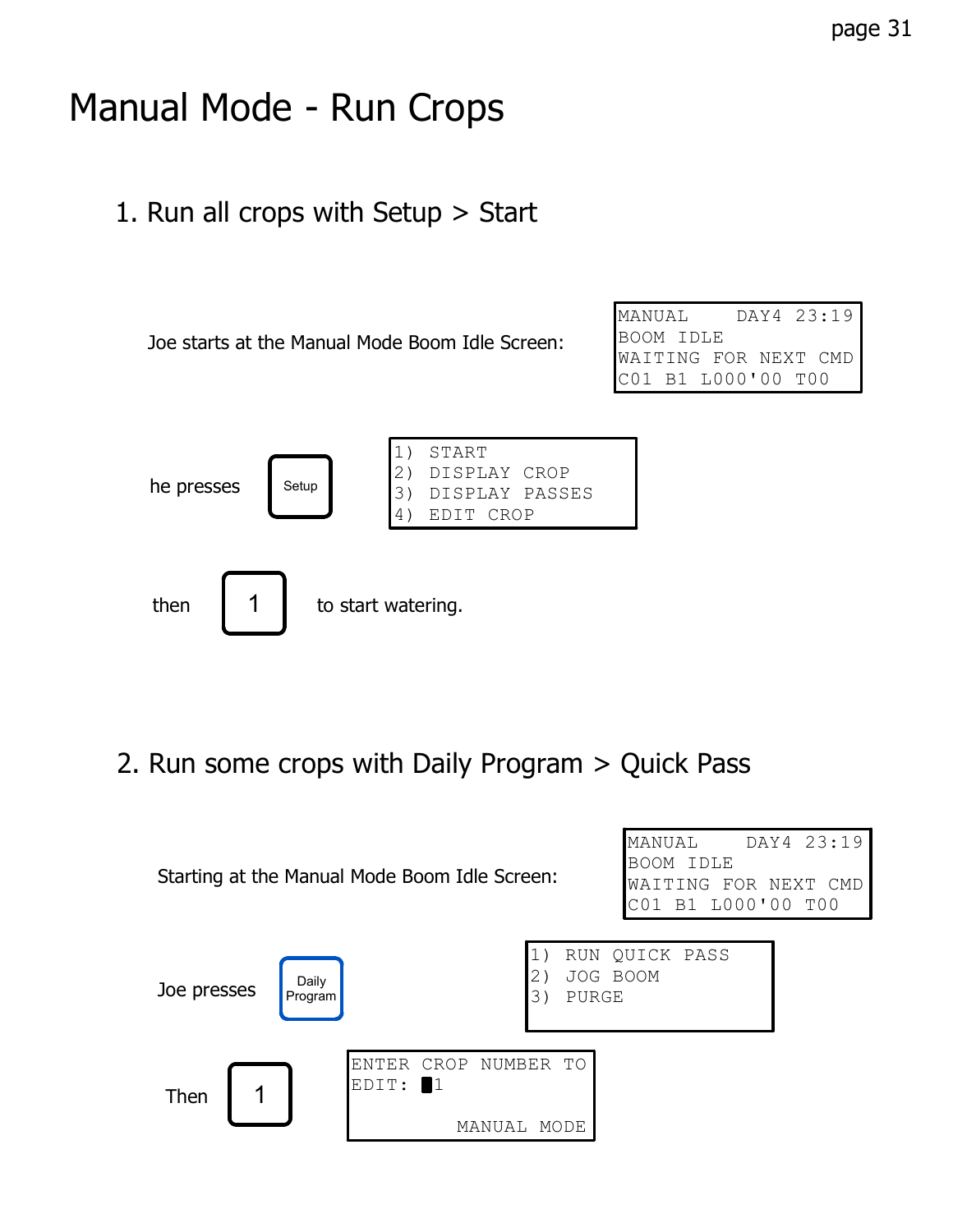Joe may pick any of his crops from this screen. So far only crop 01 is programmed, so he presses



In quick pass, Joe can change any of these parameters, and the changes aren't saved and don't overwrite the values he programmed earlier. Instead, it's one-and-done. The boom waters with the changed parameters, then forgets them.



The boom is asking if Joe would like to water Crop 02 during this Quick Pass. If Joe had a few crops programmed, he might have selected another couple of crops and tweaked them for this Quick Pass. But Joe doesn't have anything programmed for any crops other than Crop 01, so he presses



 $E_{\text{scape}}$  and the boom is off to water Crop 01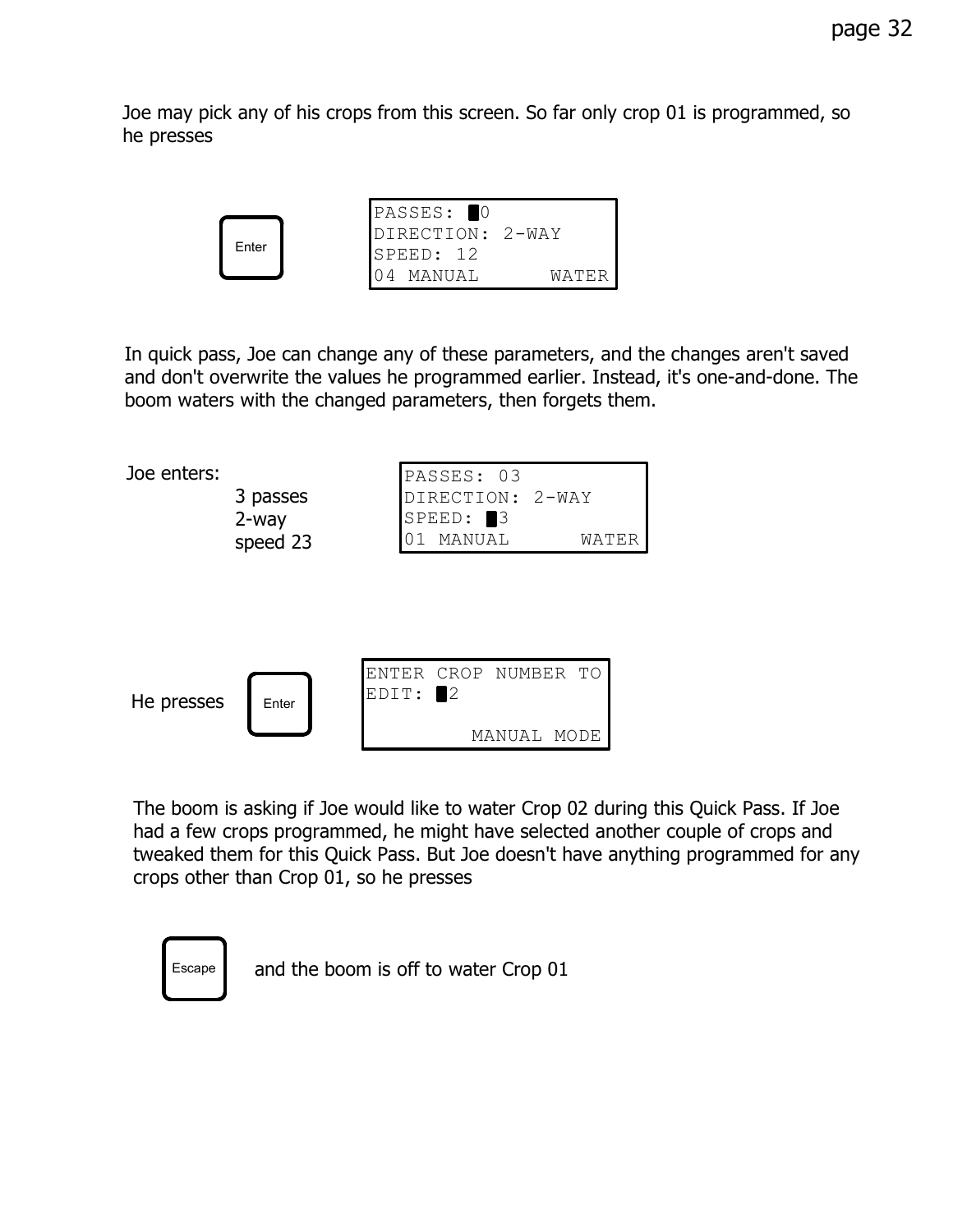### Auto Mode - Setup Crops

 Joe wants to put crop 01 on a schedule. His boom is at the Manual Mode main screen:

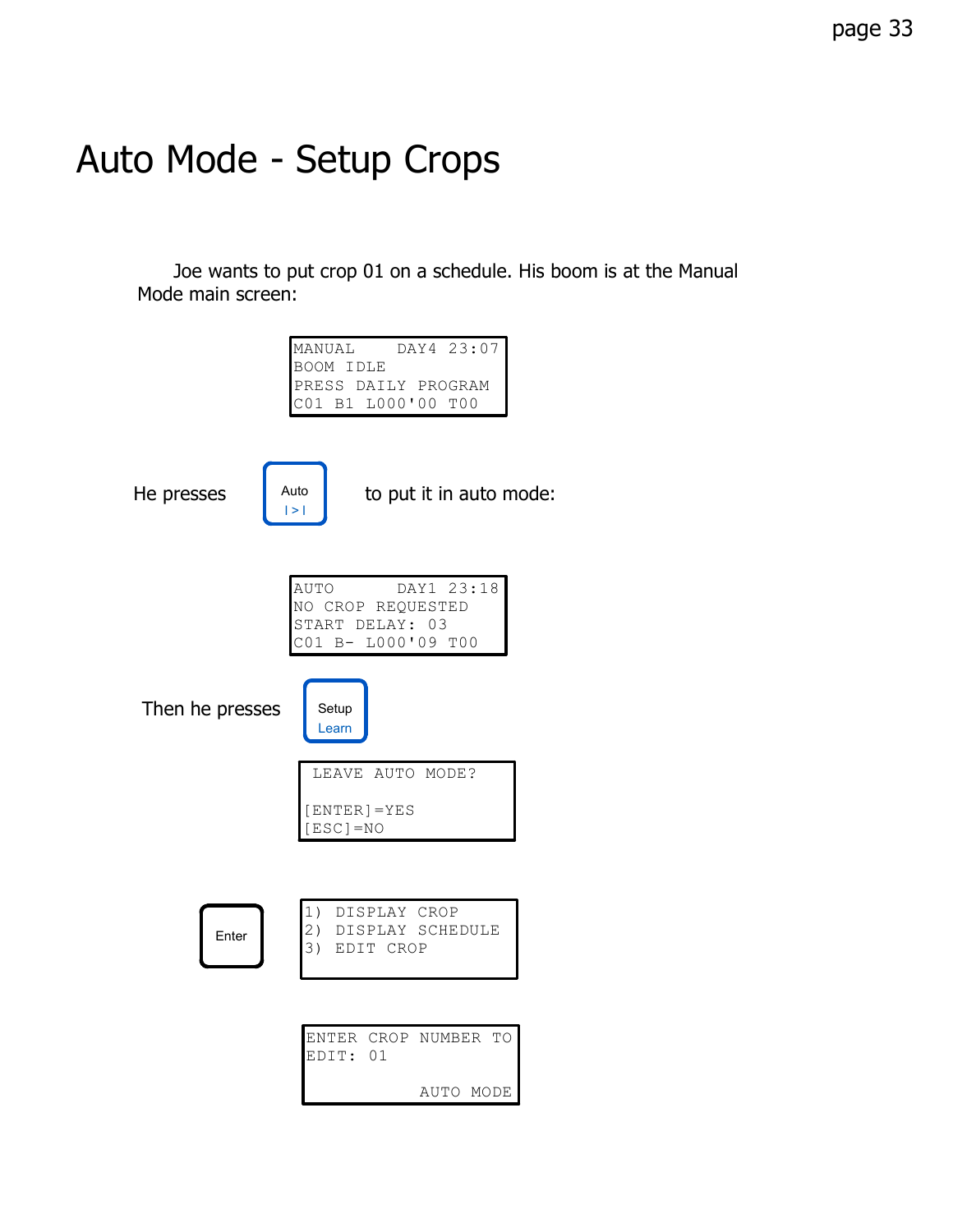Finally he presses



It's the same blocks from manual mode, so he skips them

|        |  | DIRECTION: <b>I-WAY</b> |  |
|--------|--|-------------------------|--|
|        |  | SPEED:12 PRIORITY:1     |  |
| Escape |  | WEEK: 1234567           |  |
|        |  |                         |  |

He notices "Direction". It works the same way here, at least in Pass-based time zones. In Delay-based time zones, the boom does only one pass, and it can be from any direction at any time. Everything looks good, so he presses



This screen is pretty dense - A whole time zone has been distilled into one screen, but it's all the same stuff:

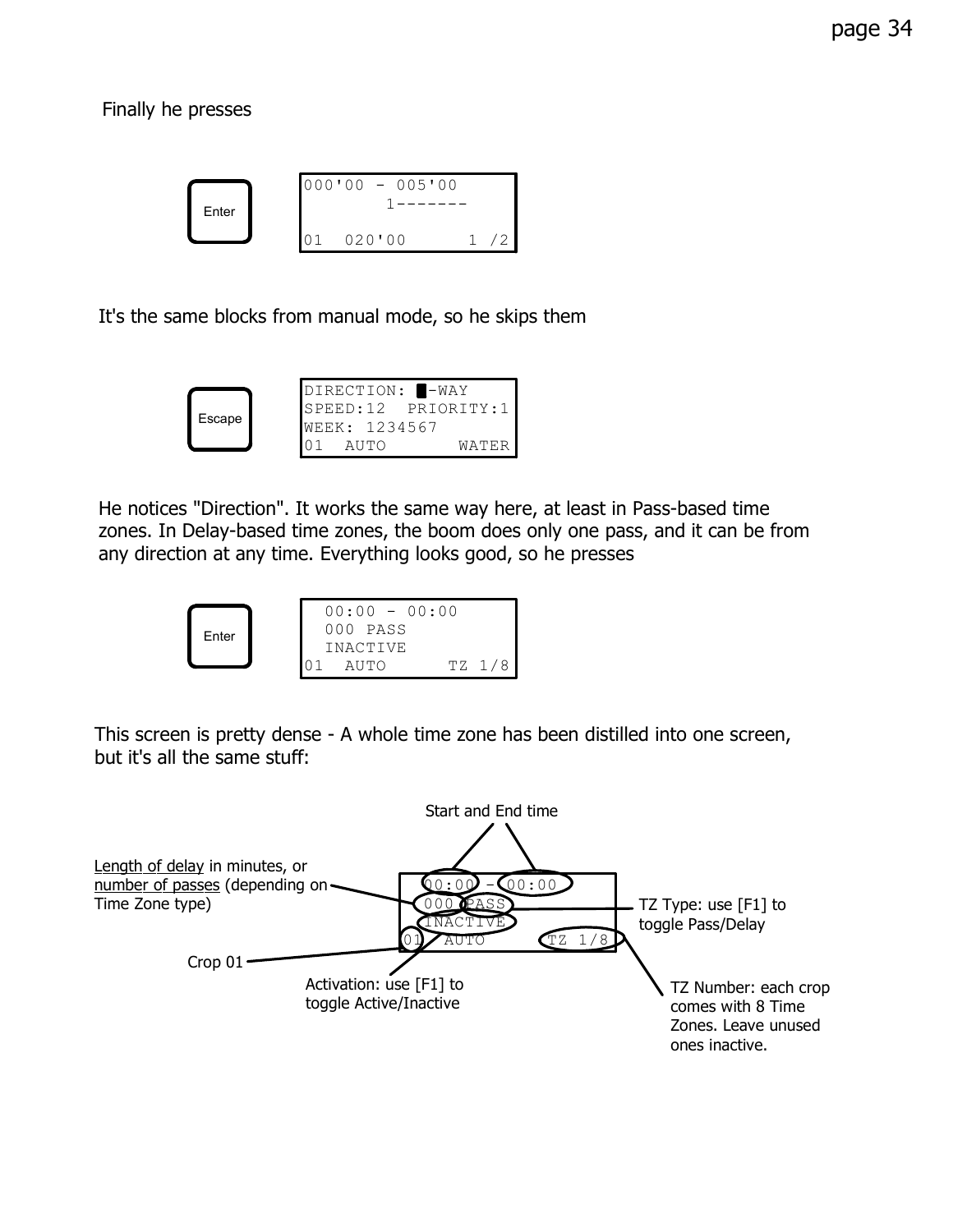He fills it out to run every 10 minutes between 8am and 4pm

| $08:00 - 16:00$<br>$010$ DELAY |        | Enter |  |
|--------------------------------|--------|-------|--|
| <b>ACTIVE</b>                  |        |       |  |
| AUTO                           | TZ 1/8 |       |  |

| $0:00 - 00:00$ |  |  |        |
|----------------|--|--|--------|
| 000 PASS       |  |  |        |
| INACTIVE       |  |  |        |
| AUTO           |  |  | TZ 2/8 |

But Joe only wants one time zone, so he leaves this screen and goes back to the Auto mode main screen:



There's no "Copy Setup to Daily Program" screen anymore. Joe 's boom is good to go.

#### Auto Mode - Run Crops

To run his crops, Joe just puts/leaves the boom in the Auto Mode "No Crop Requested" Screen. Any crops with active time zones should run as soon as the Start Delay finishes counting down.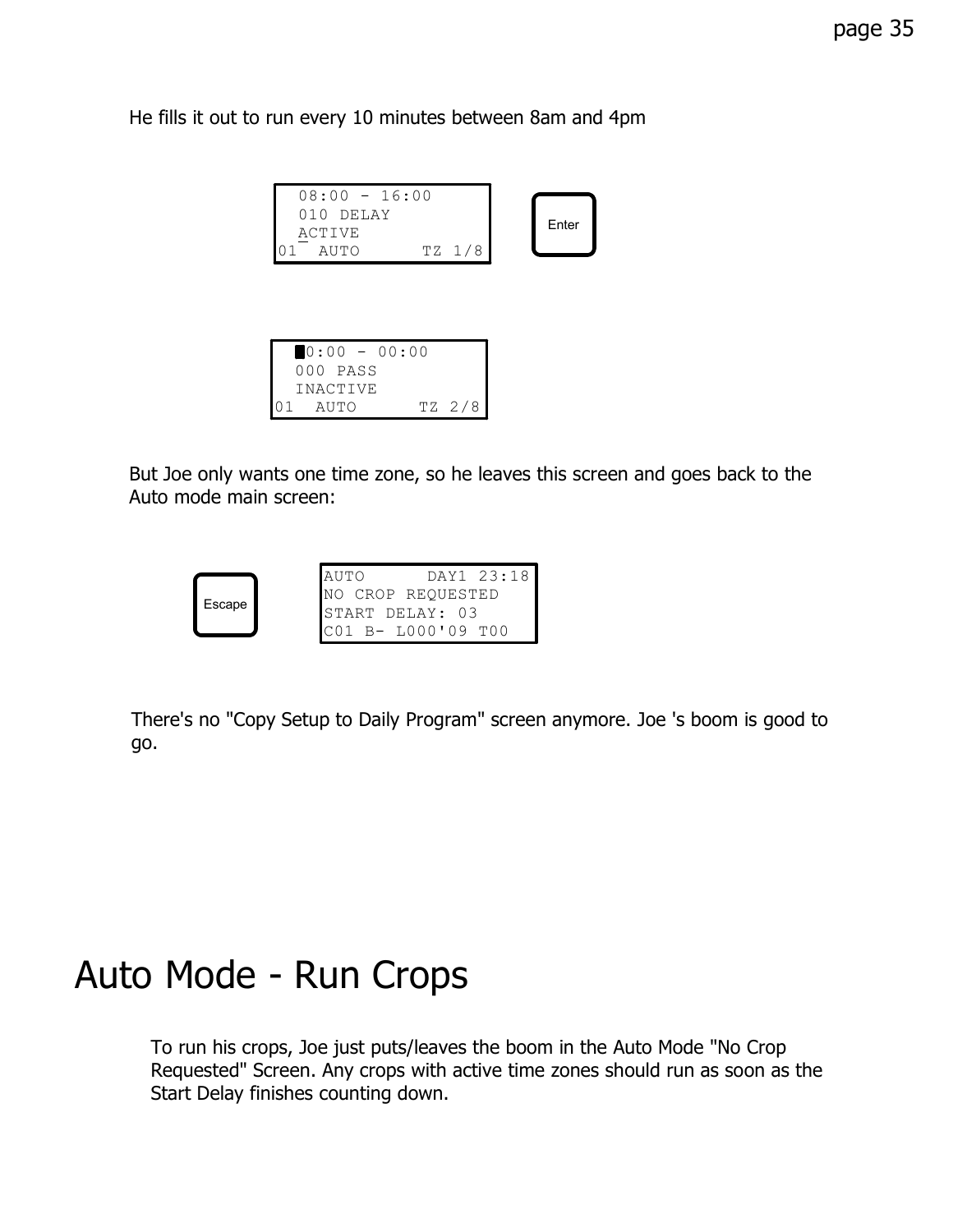## Pot Mode - Setup Crops

#### How Does Pot Watering Work?

1. The boom starts watering at the block's low end - the centerline of the first row of pots - with the odd valves.



2. The boom steps forward to each row center and waters alternating odd and even valves.



3. The high end *includes* the centerline of the last row of pots, but you want it to be a couple inches past. If you don't give the extra space, you might not water the last row!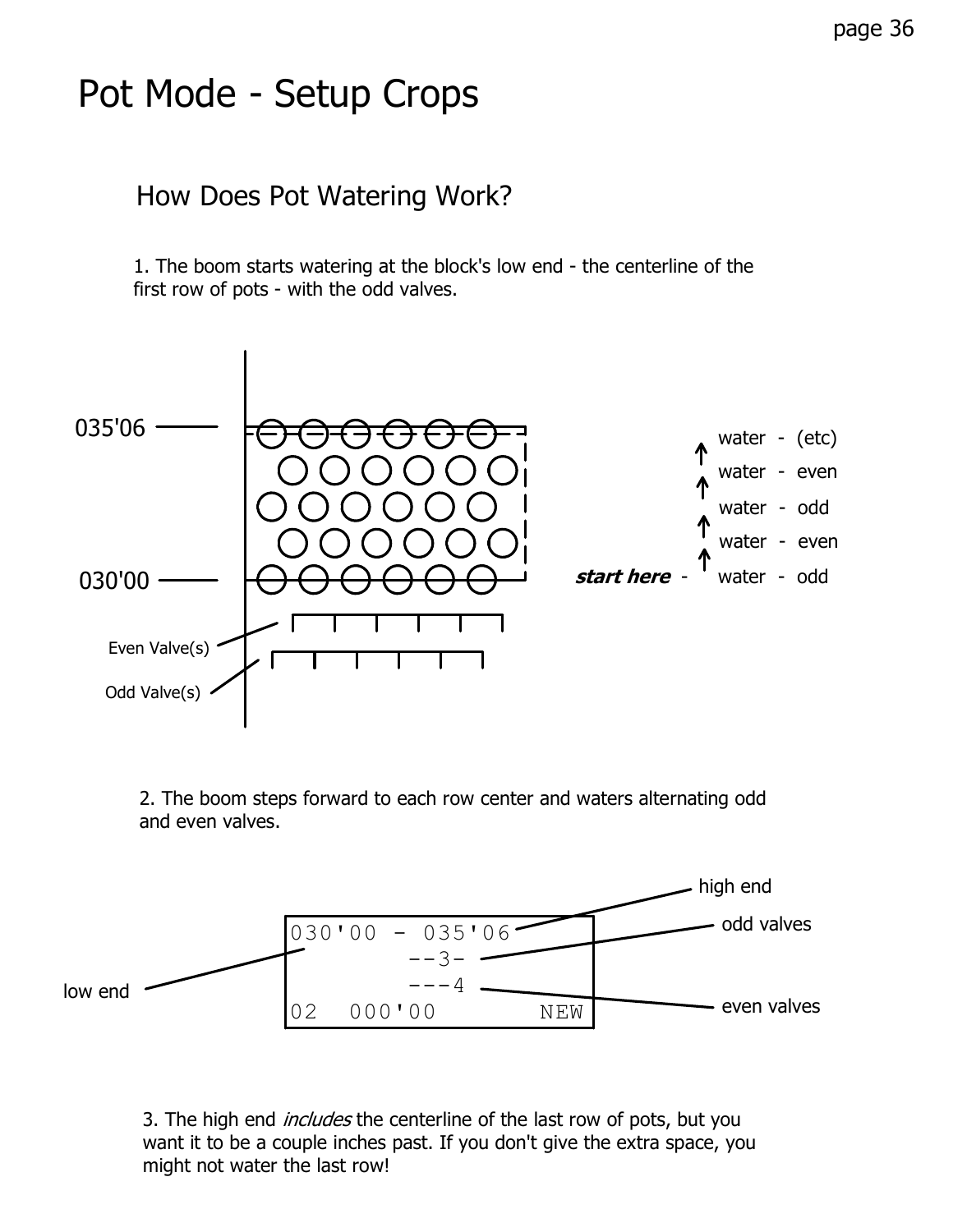#### Joe's Pots

 It's later in the summer, and Joe has started growing pots in this bay. He has two pot crops, Crop 02 and 03. Crop 03 is already placed on the floor, but Crop 02 isn't yet, and Joe wants to use the boom to place Crop 02.

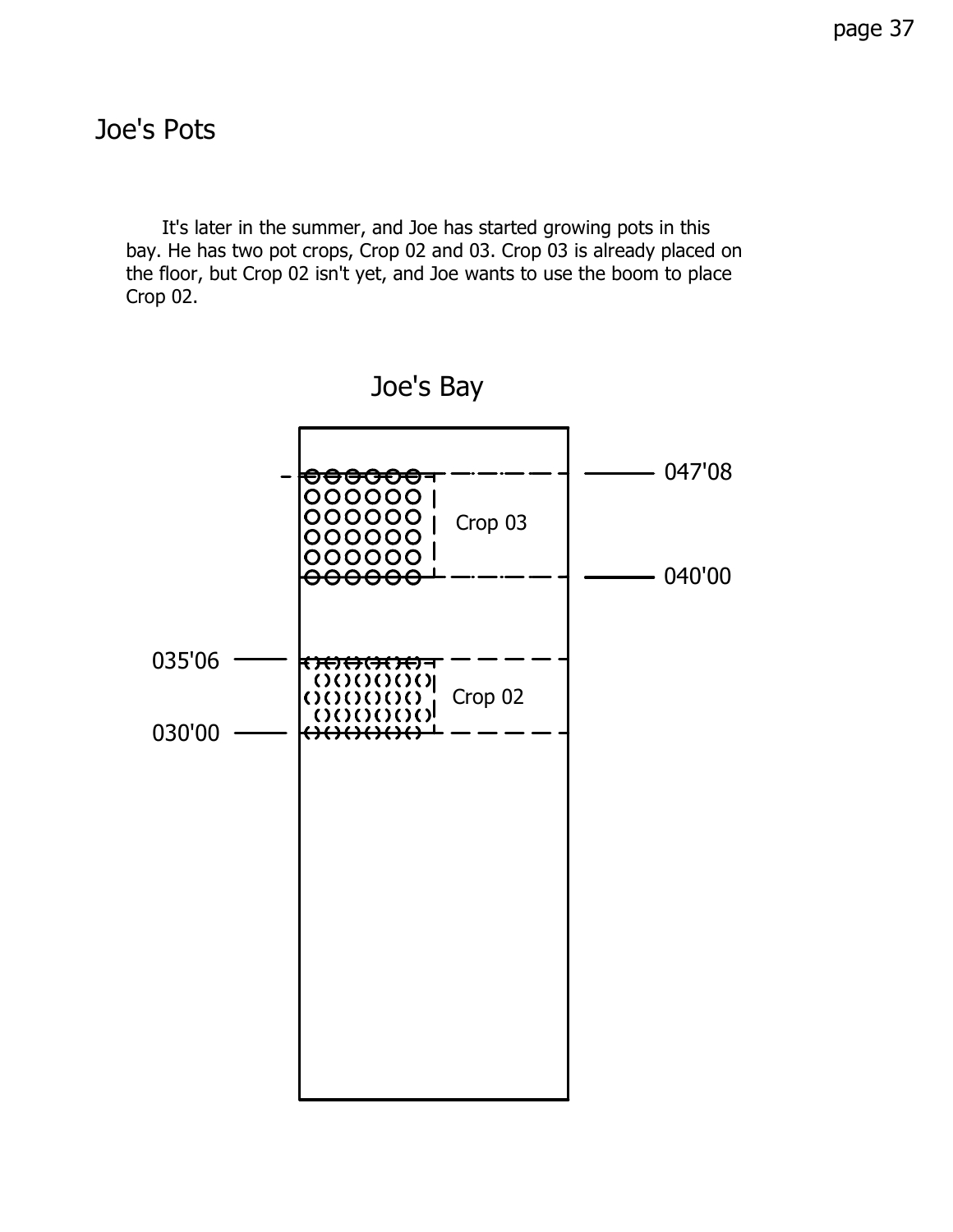Joe doesn't need to change the configuration; everything is set up already. He jumps right ahead to Setup.

Starting at the Pot Mode idle screen:

| DAY4 23:19<br>POT<br>BOOM IDLE<br>PRESS DAILY PROGRAM<br>C01 B1 L000'00 T00  | Setup<br>Learn       |
|------------------------------------------------------------------------------|----------------------|
| 1)<br>START<br>2)<br>DISPLAY CROP<br>3)<br>DISPLAY PASSES<br>4)<br>EDIT CROP |                      |
| ENTER CROP NUMBER TO<br>EDIT: 2<br>MODE<br>POT                               | 2<br>Enter<br>Config |

 Unlike in Manual or Auto mode, in Pot mode, you see the Water screen before the Block screen. If you use step-learn to lay out a block, the 'Pot Spacing' number tells the boom how much to step between rows.

| PASSES: 0           |       |
|---------------------|-------|
| WATER TIME: 001     |       |
| POT SPACING: 001'00 |       |
| POT                 | WATER |

Joe fills out the screen. He wants the boom to do 2 passes:

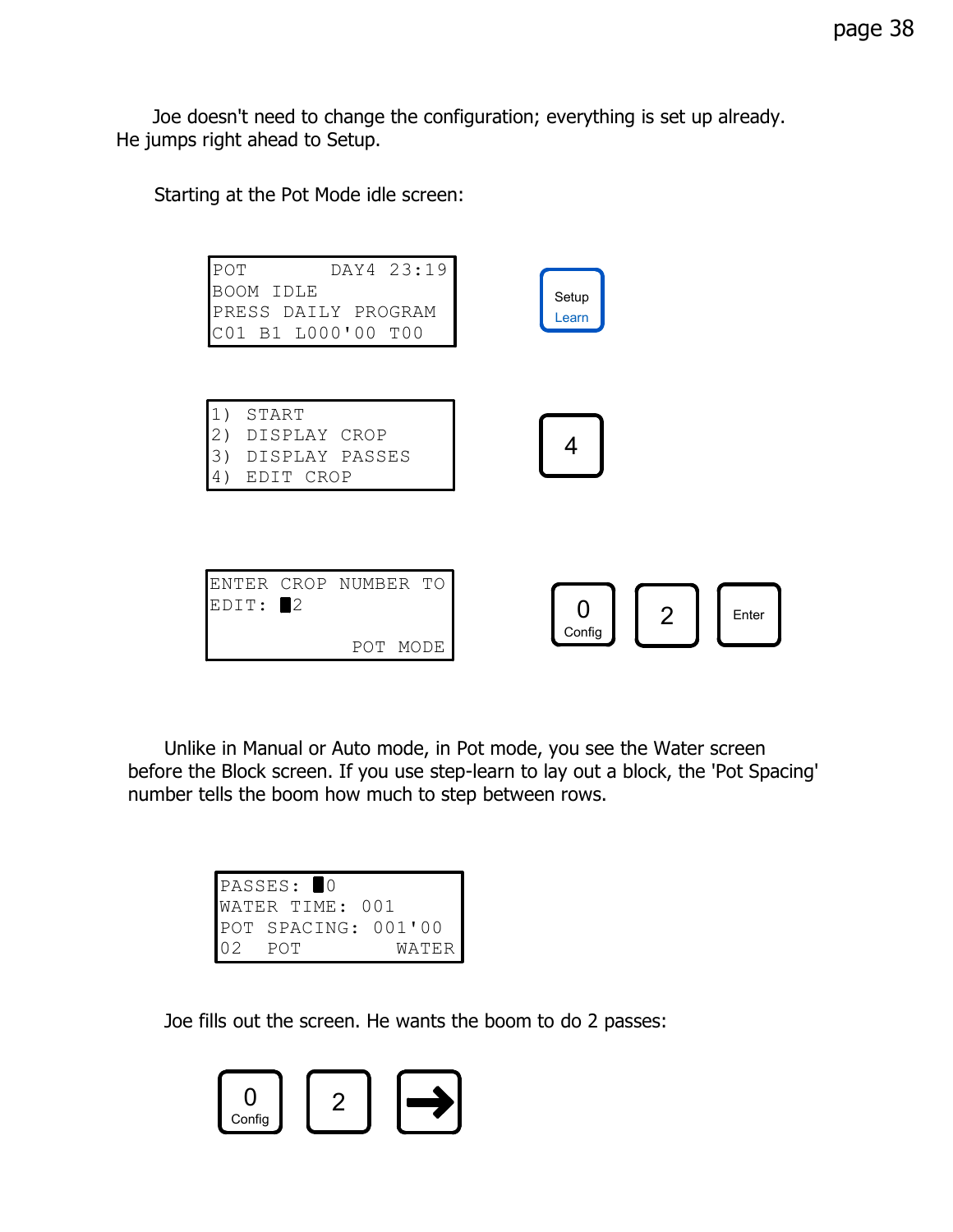

On each of the two passes, he wants the boom to water every row for 8 seconds:



| PASSES: 02         |       |
|--------------------|-------|
| WATER TIME: 008    |       |
| POT SPACING: 01'00 |       |
| POT                | WATER |

 And although the center-to-center between pots in the same row is 1'06", he wants the rows to be offset, and the pot (row) spacing to be 16 inches, or 001'04.



|    | PASSES: 02         |       |
|----|--------------------|-------|
|    | WATER TIME: 008    |       |
|    | POT SPACING: 01'04 |       |
| 02 | - POT              | WATER |

Looks good! Joe presses



and now he's at the block screen:

|                 |        | $100'00 - 000'00$ |       |
|-----------------|--------|-------------------|-------|
|                 |        |                   |       |
|                 |        |                   |       |
| 02 <sub>o</sub> | 000'00 |                   | NEW I |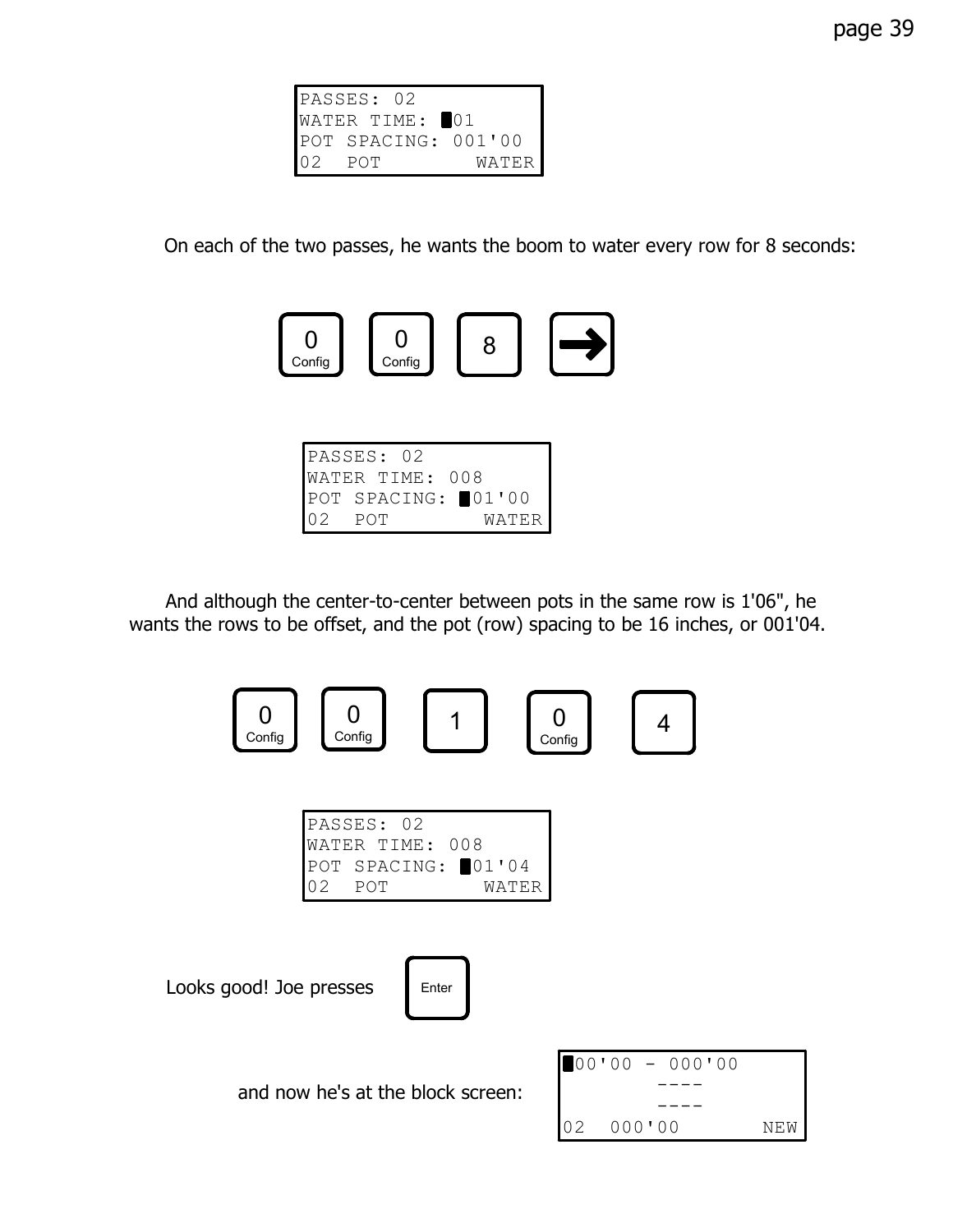### 3 ways to program a Pot Block

#### 1. How to Program a Pot Block by Step-Learn

 Use Step-Learn to place your pots and program your crop at the same time, using the boom as the pot-spacer. Here's how:

Joe is here, at an empty (new) Pot Block screen:



(that's where his cursor is):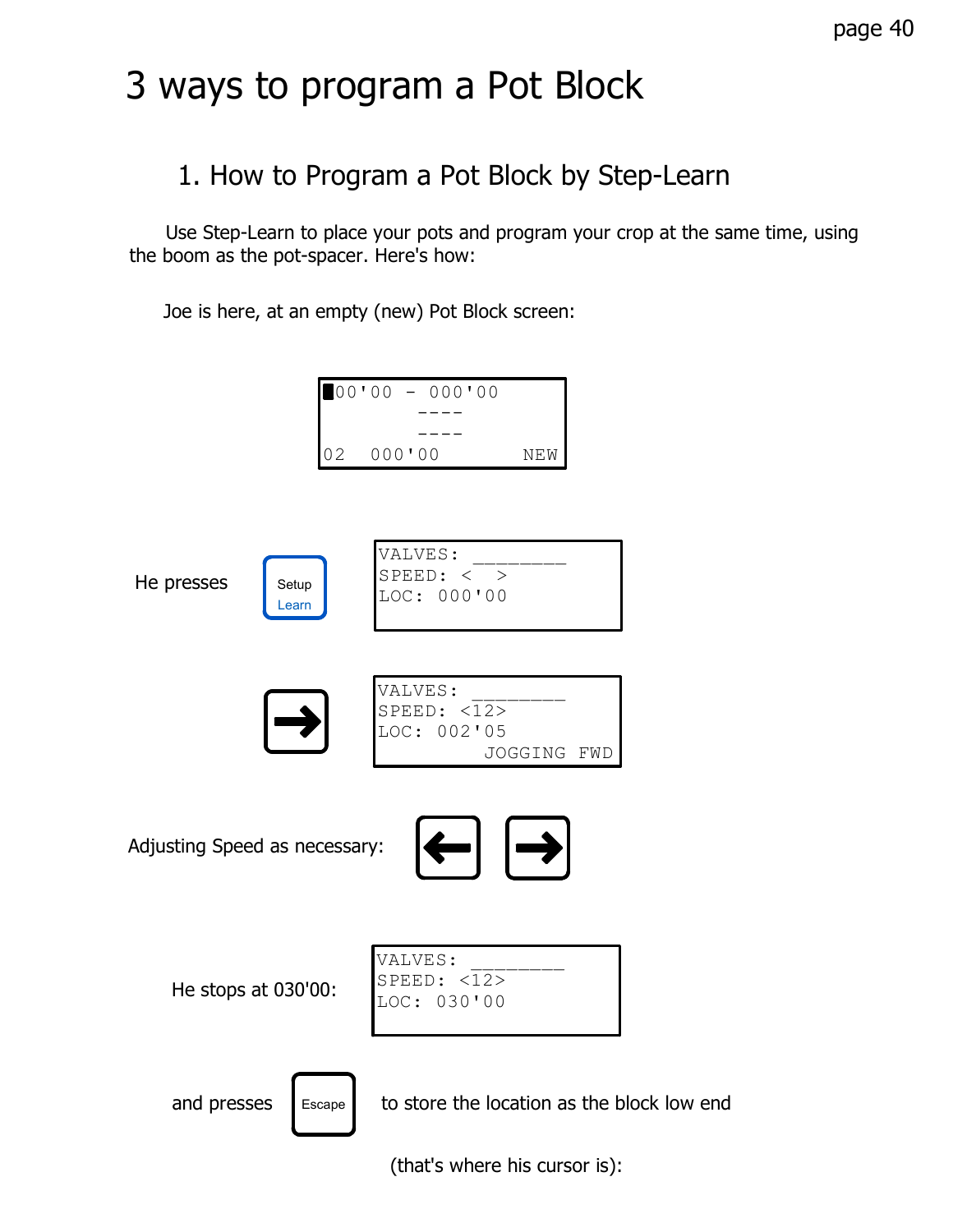page 41



to more finely position the boom.

Joe presses  $\Box$  and the cursor moves to the 'odd' row valves:

|  |           | $030'00 - 000'00$ |      |
|--|-----------|-------------------|------|
|  |           |                   |      |
|  |           |                   |      |
|  | 02 000'00 |                   | NF.W |

 Ok, so this order is different from Auto or Manual or Remote mode - but there's a reason: you want to tell the boom what valves to use for each row before you start stepping.

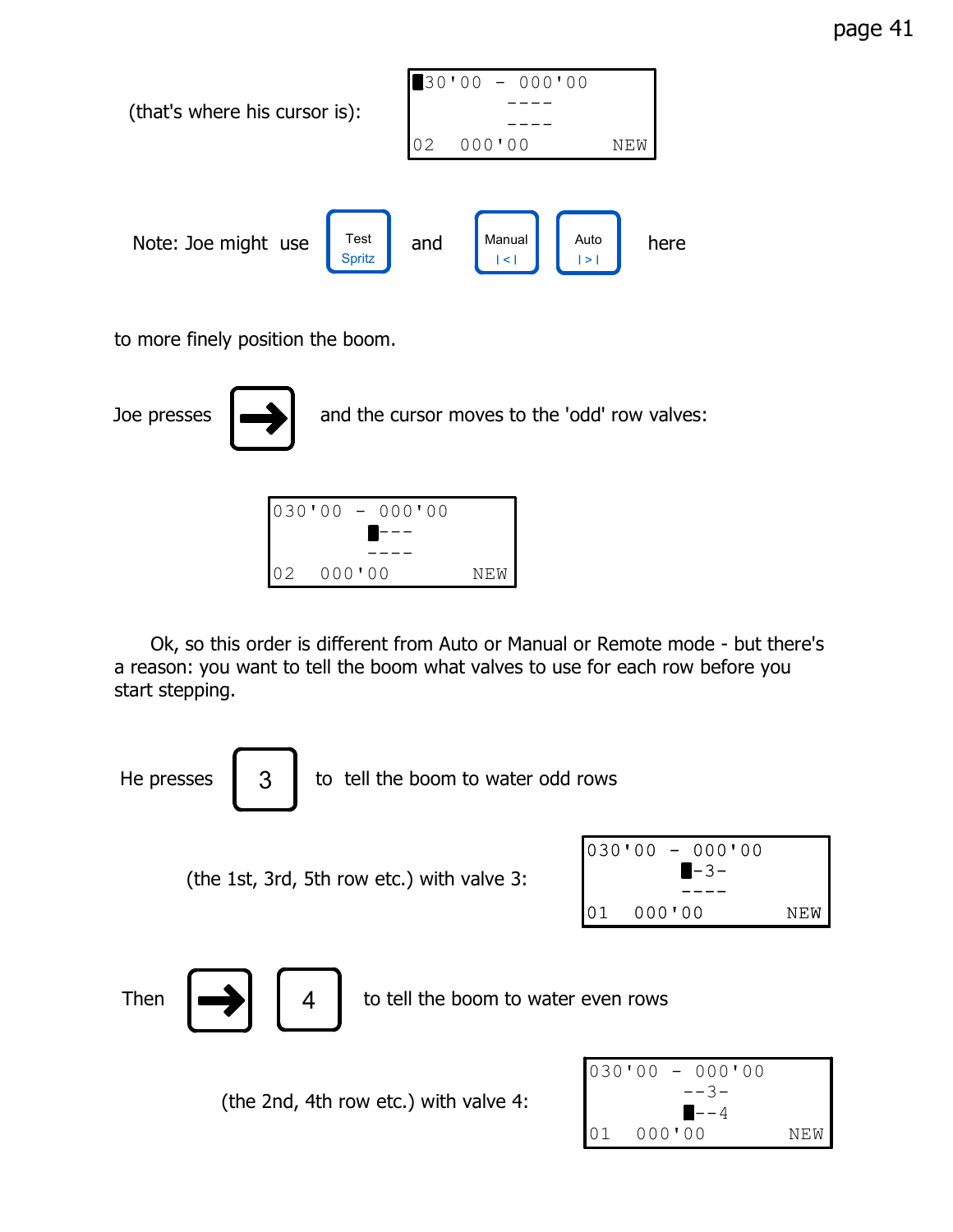

Joe presses  $\left| \right|$  again to move the cursor to the block high end.

| $030'00 - 00'00$ |     |
|------------------|-----|
| $--3-$           |     |
| ——— 4            |     |
| 000'00           | NFW |

 The boom is physically at the block low end right now (from when Joe saved the location). This is really important!

> To Step-Learn, you have to start at the block low end (the centerline of the first row). Otherwise, it doesn't work!

Joe wants to place his first row of pots. He presses



to spritz the valves for this row (This is the first row, so that's valve 3).

The boom spits out a little puff of water out of all the default purge valves. Joe has to identify the valve that he's programmed for the first row, and make sure that the pots are positioned under it.

#### 000000



and the boom spritzes another puff of water out of the default purge valves.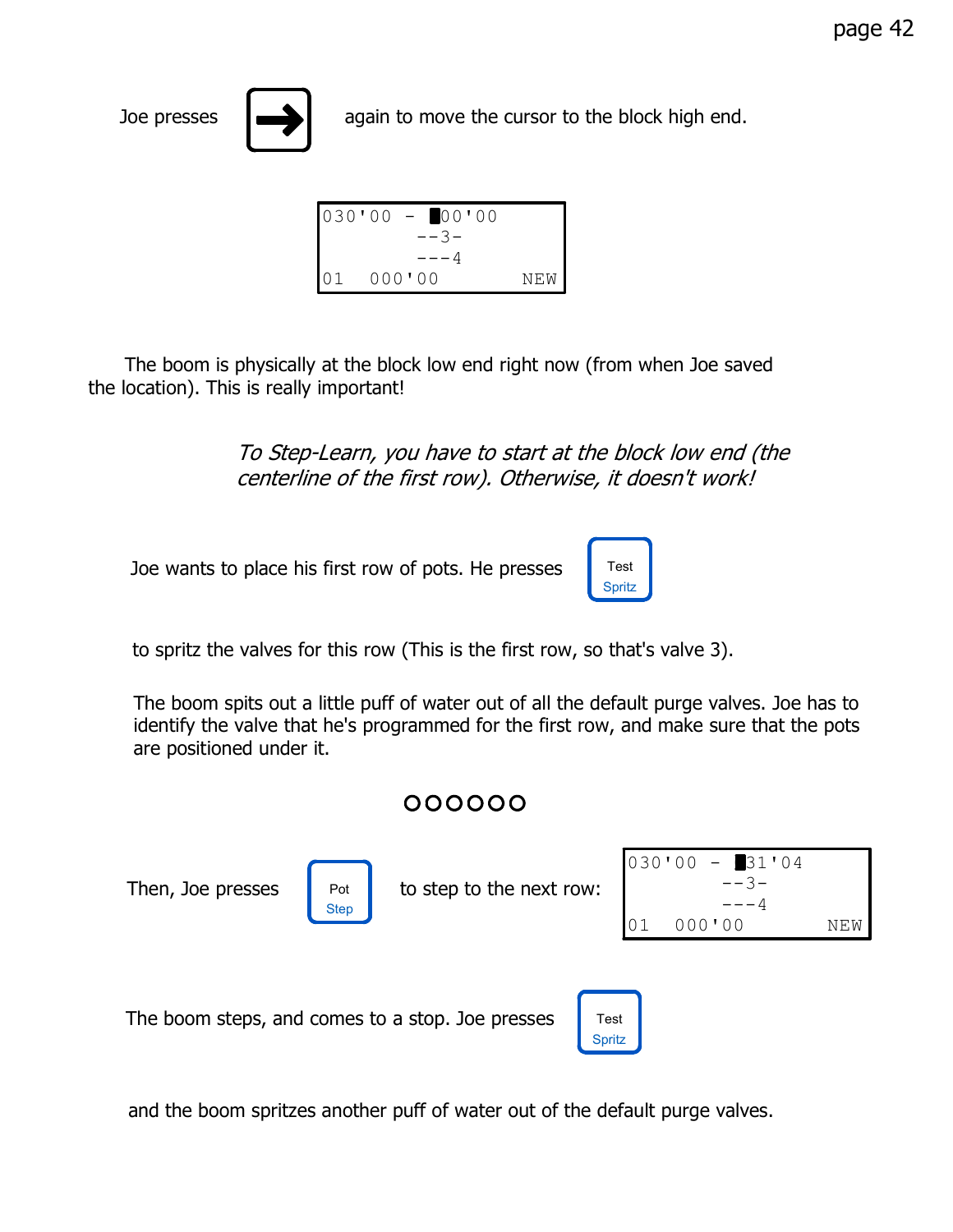Joe uses the water spritz to place his pots. This row is offset from the first row. Keeping in mind his even row valve(s), he lays the pots under those nozzles.

## 000000<br>000000

Note: Offset bars are typically forward and reverse of the center of the boom. If you center the pots exactly under the tips, you end up with closer-further-closer-further rows. Your tips are more of a guideline than a ruler in this case. Put your pot centers forward or reverse of the tips as needed.

Pot Step

Joe presses to step to the next row, to spritz



(we're back to an odd row, so valve 3 spritzes), and places pots:

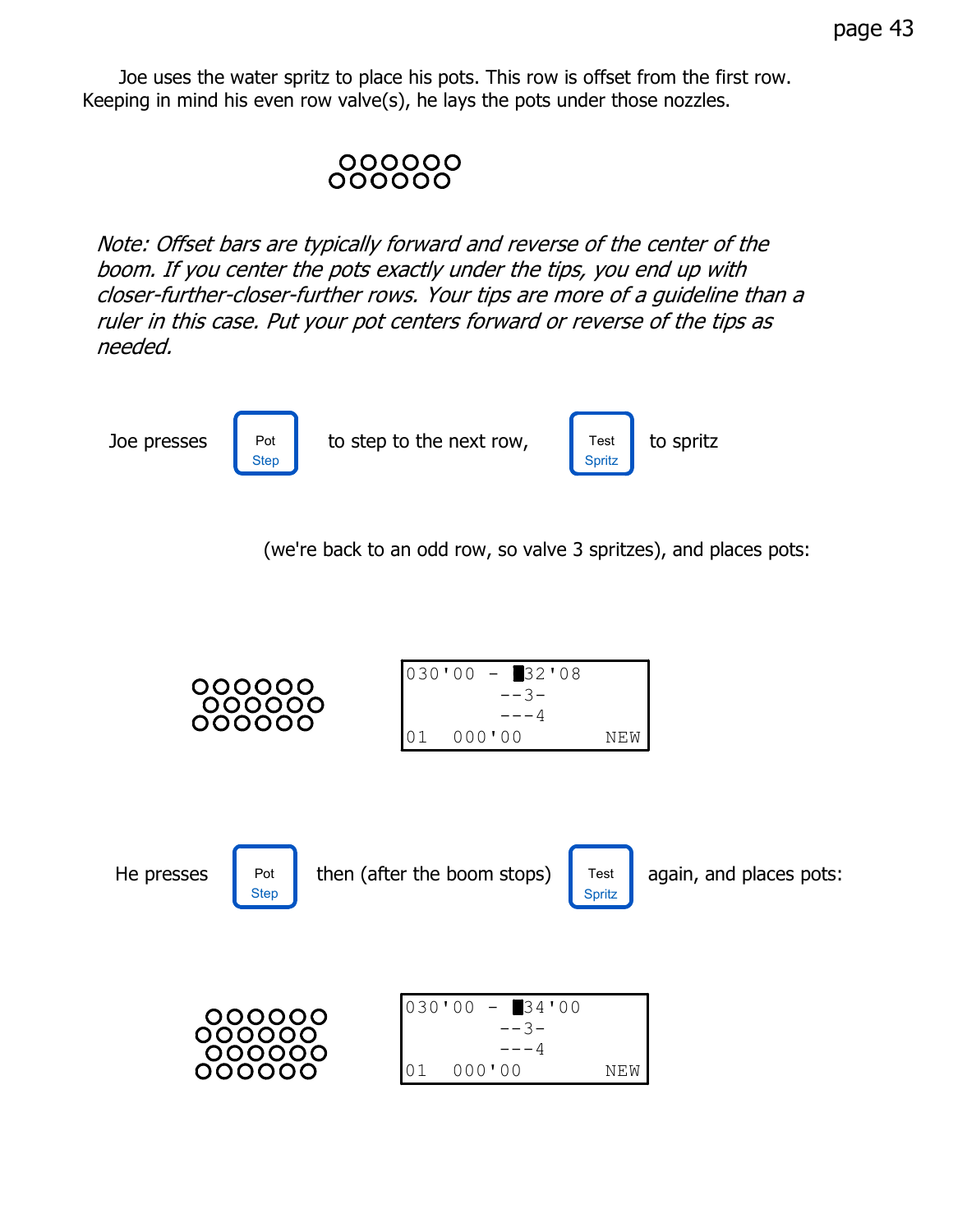

 Joe has placed all of his pots for crop 02, so he's done. He adds a couple of inches to try and make sure the boom doesn't ever miss the last row (otherwise, that can definitely happen):



 Notice the number at the bottom (035'06). This is just a handy way to remind you where the last block for this crop ended, in case you need that for reference. Joe doesn't have any more pots to place, so he doesn't need to create any more blocks for this crop.



He presses  $\parallel$  Escape  $\parallel$  to leave this screen without creating a new block.

| $EDIT: \blacksquare 3$ | ENTER CROP NUMBER TO |  |  |
|------------------------|----------------------|--|--|
|                        | POT MODE             |  |  |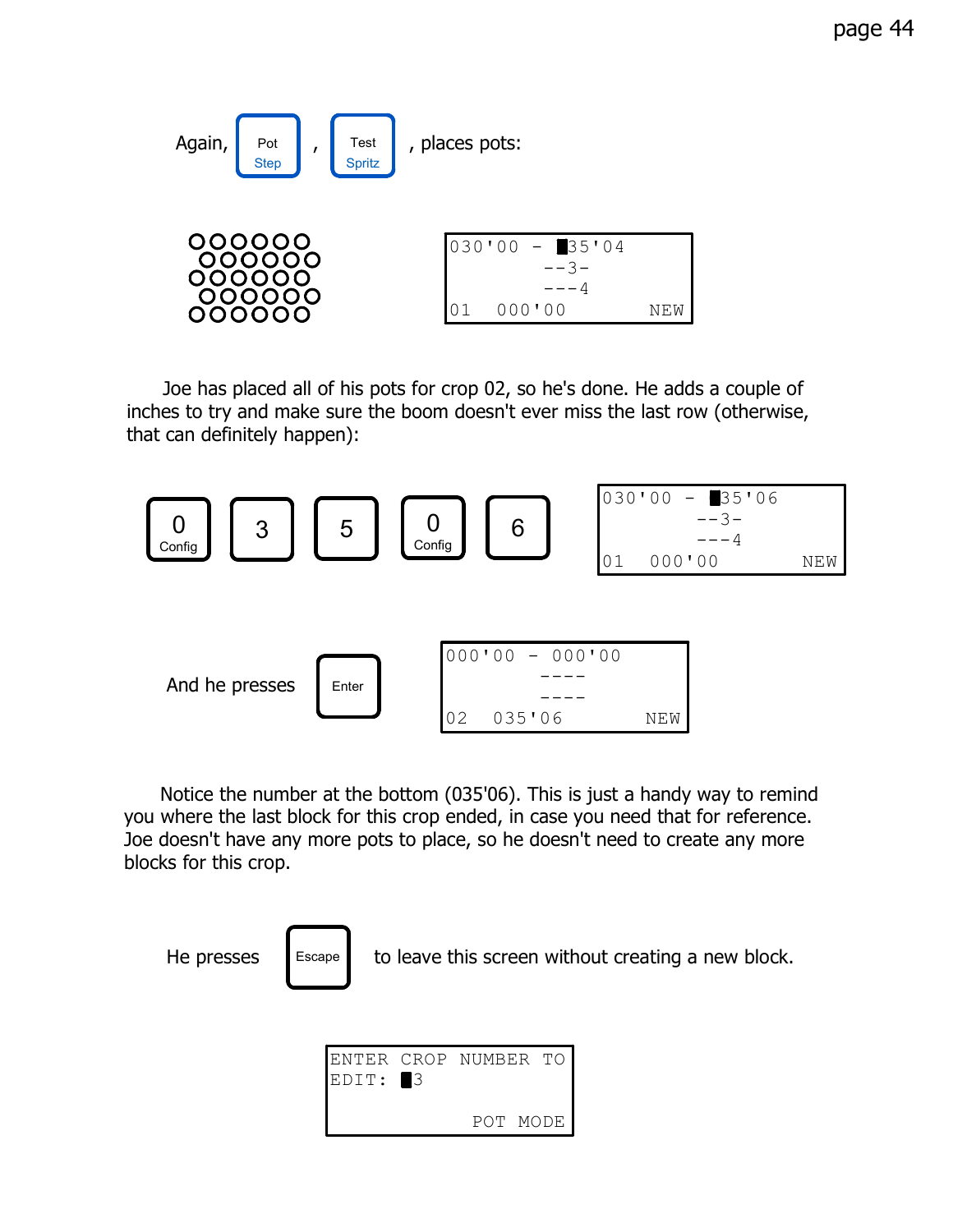#### 2. How to Program a Pot-Block by Jog-Learn

 Use "Jog-Learn" to program a pot block if you don't want to step it (maybe you use a spacer with your pots and would rather not use the boom to space them) or maybe if your pots are already there, and you are reprogramming the block.

 This works just like block learning from Manual or Auto Mode. You basically use jogging to show the boom the low and high ends of the block. Starting here: (Pot Mode > Setup > Edit Crop):



 And quickly enters parameters for crop 03: 1 pass, water time = 20 seconds, and pot [row] spacing of 18" (001'06):

```
PASSES: 01
WATER TIME: 020
POT SPACING: 01'06
03 POT WATER
```


And this is the block that he wants to program using Jog-Learn.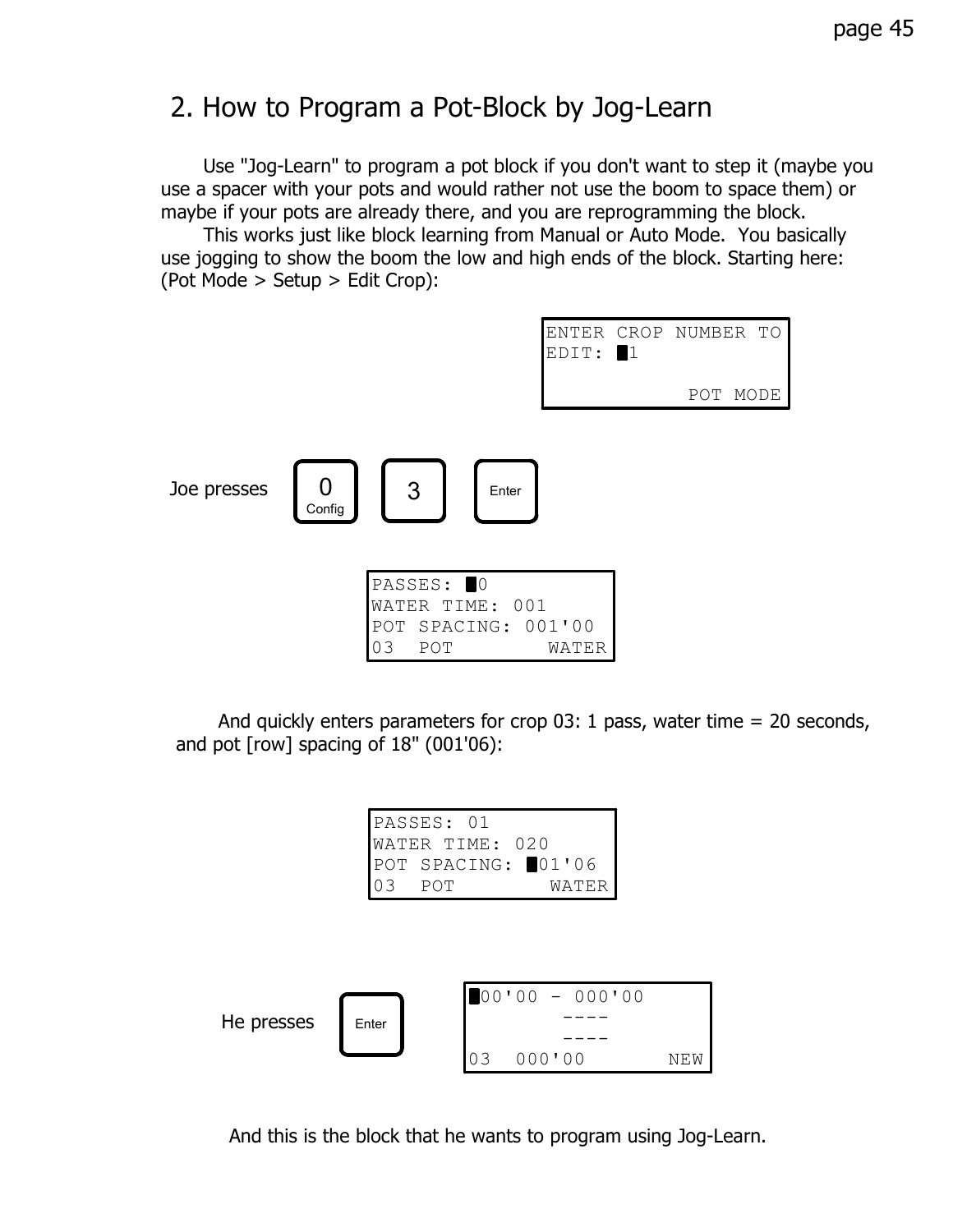

when it's over the center of the first row of pots)



Cool, the first row of pots is centered at 040'00 exactly!

Escape

He presses  $\parallel$  Escape  $\parallel$  to store this location as the block low end



Since the pots are positioned on a square grid, the even and odd valves are the same:

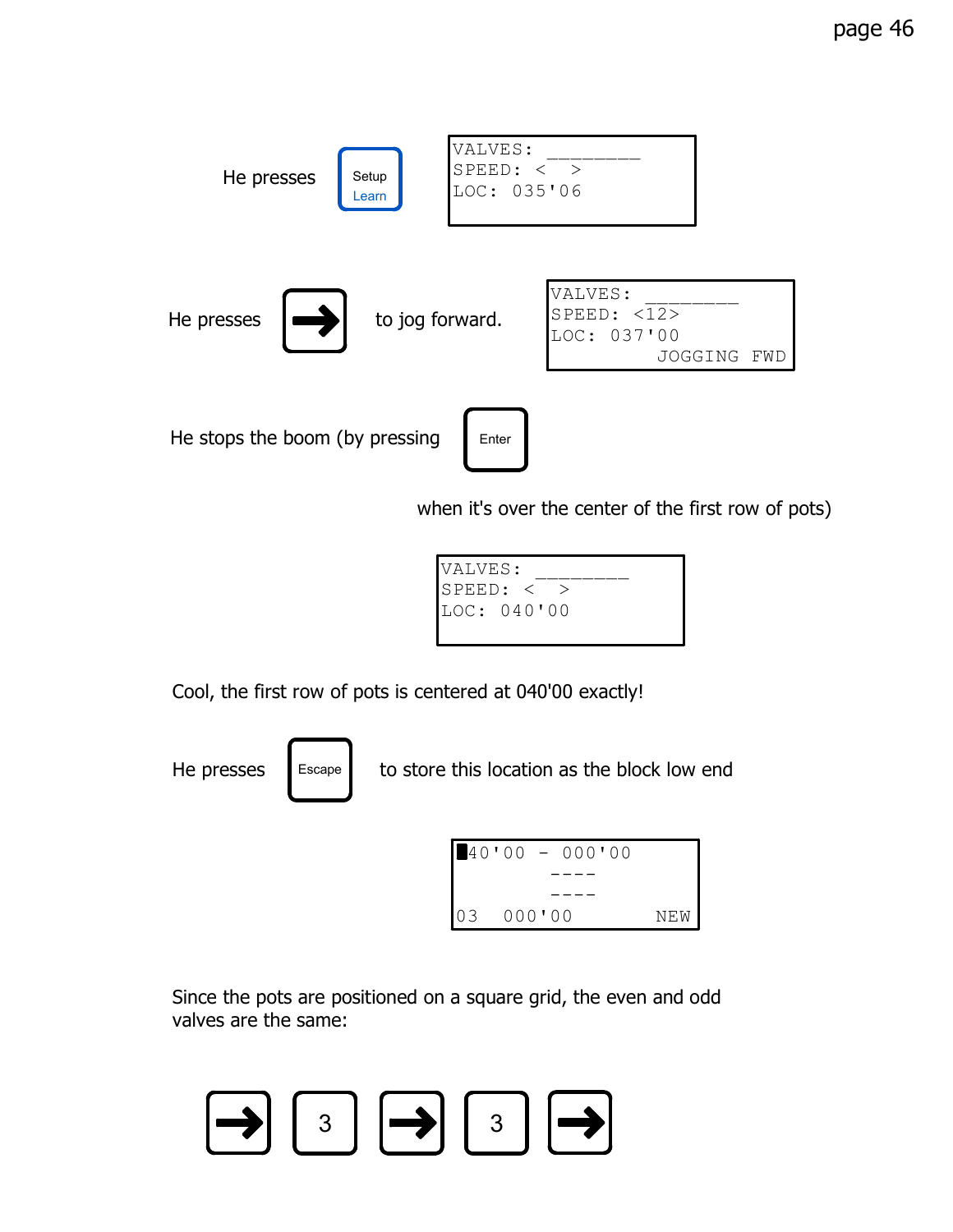

to stop the boom a couple of inches past the centerline of the last row of pots

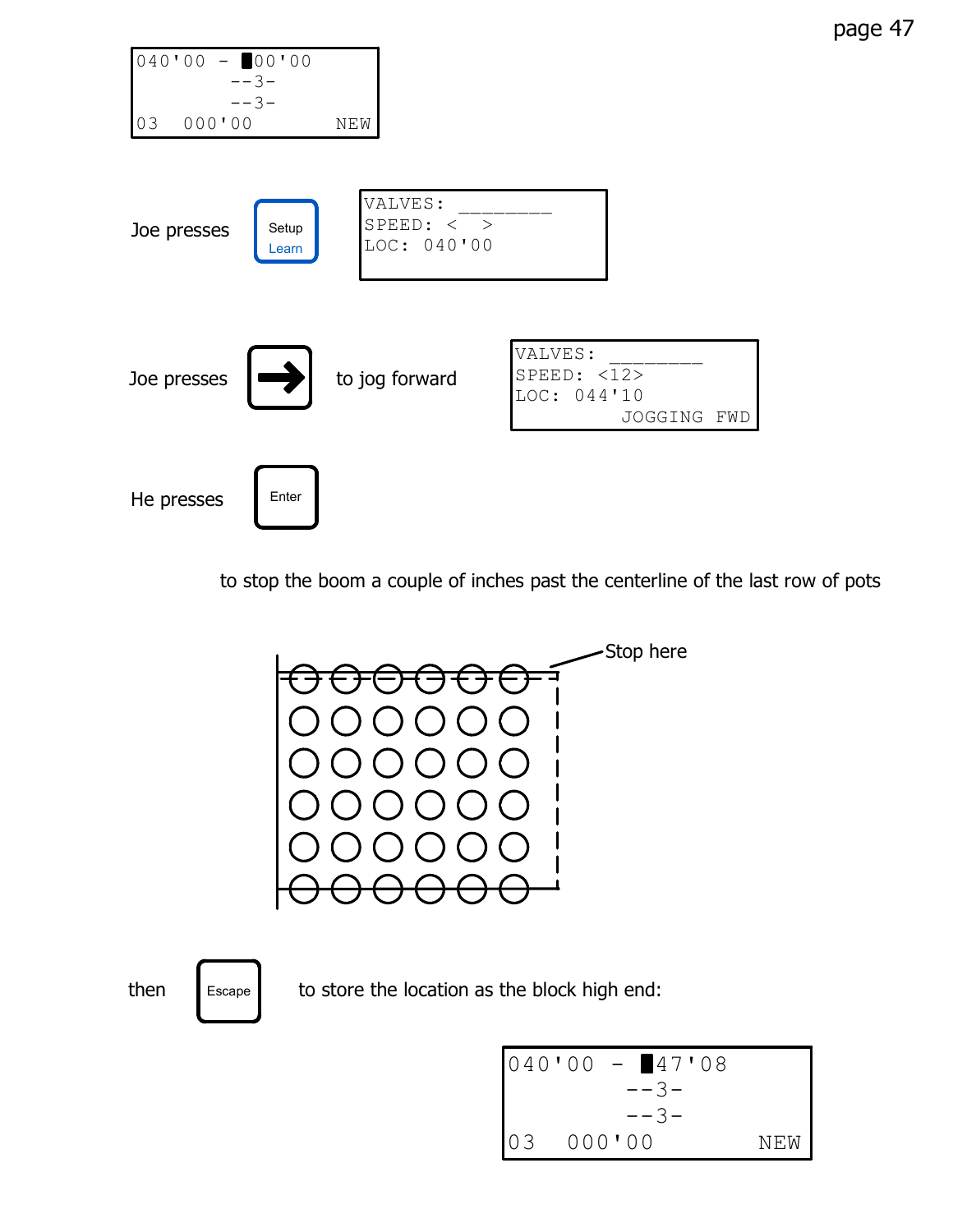|             |       |                    | IENTER CROP |      | NUMBER TO |       |
|-------------|-------|--------------------|-------------|------|-----------|-------|
| Joe presses | Enter | to save the block. | EDIT:       | - 11 |           |       |
|             |       |                    |             |      | P∩T       | MODE. |

#### 3. How to Program a Pot Block by Key-Press Only

If Joe knows all the distances involved, and is confident that his boom is accurate, he can just enter a block in by typing everything directly

#### Pot Mode - Run Crops

You run crops exactly as in Manual Mode, whether via Setup > Start or Daily Program > Quick Pass.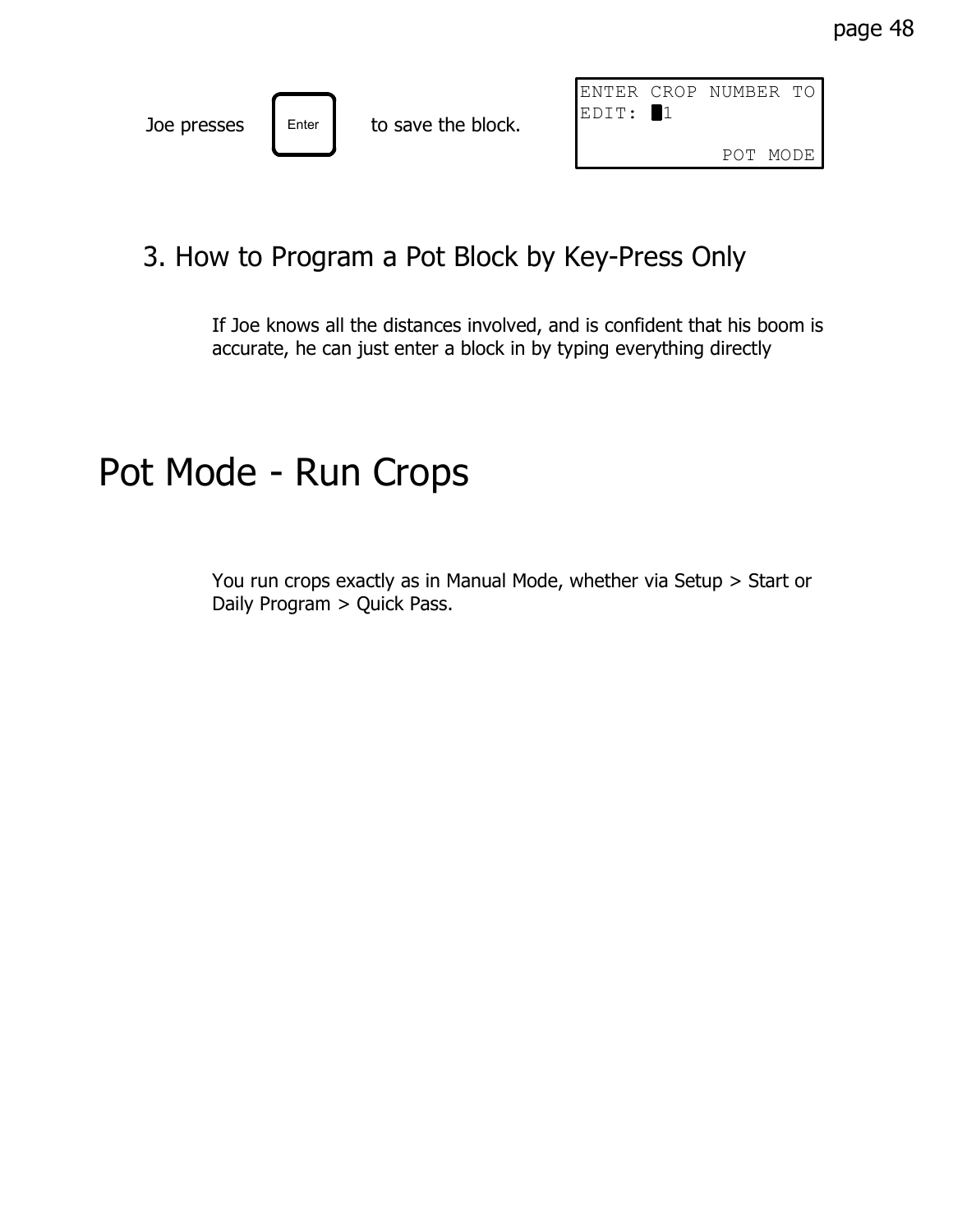### Remote Mode - Setup Crops

Remote Mode is a lot like Manual mode, with a few differences:

- 1. There's a screen for entering a network address
- 2. The Daily Program button does nothing in Remote Mode
- 3. There's this thing called a "Stagger Delay"

Starting at the Remote Mode "Waiting for Remote Cmd" screen:



 The Common Sense 2 Foot Distance boom only works on a Spooler Network (not a Go-1 network) so it doesn't technically *have* to have a unique address. However, for alarms on the Spooler to work correctly, it helps for each boom to have a unique address. Joe gives this boom the address 02:

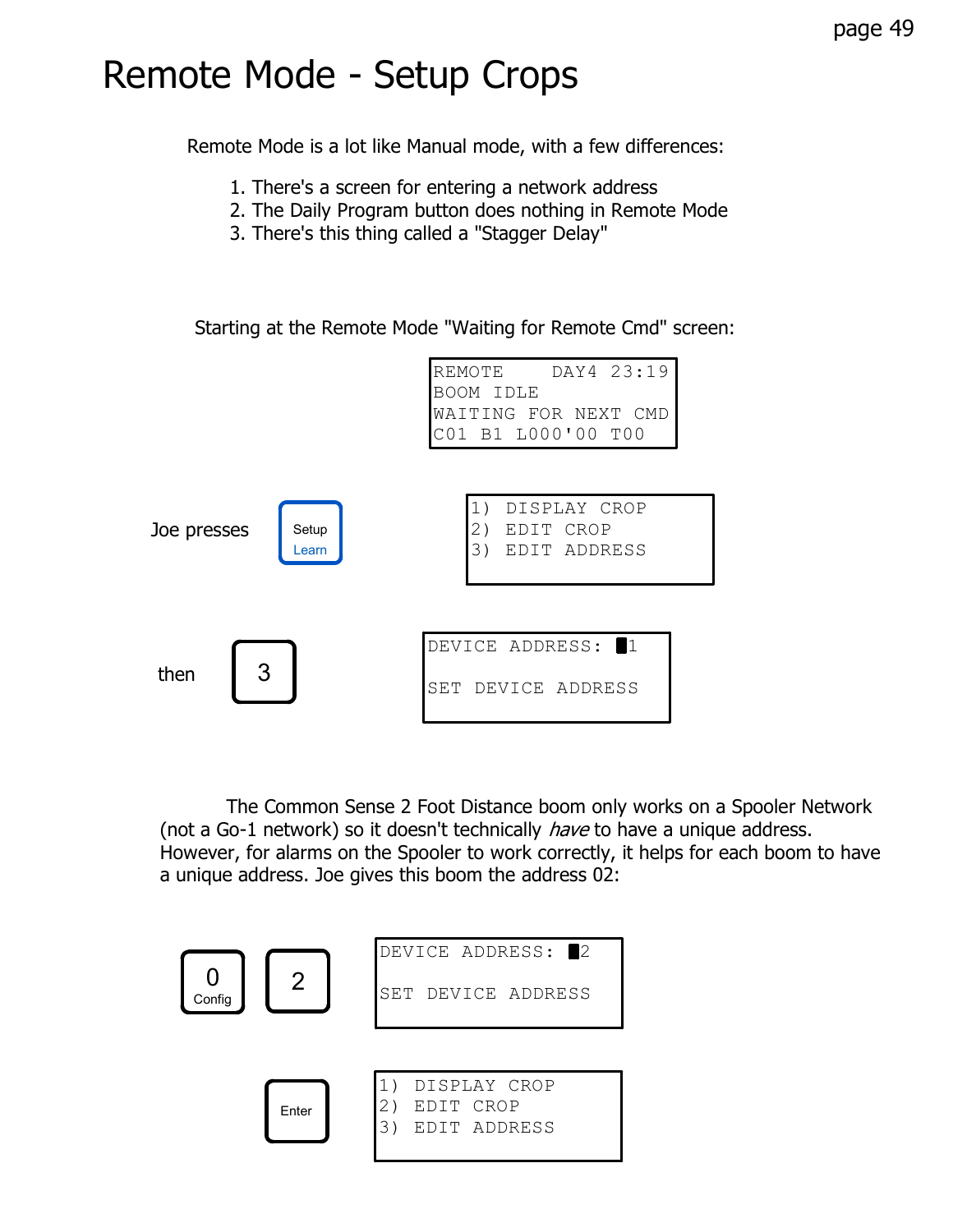

Joe fills out this block screen:

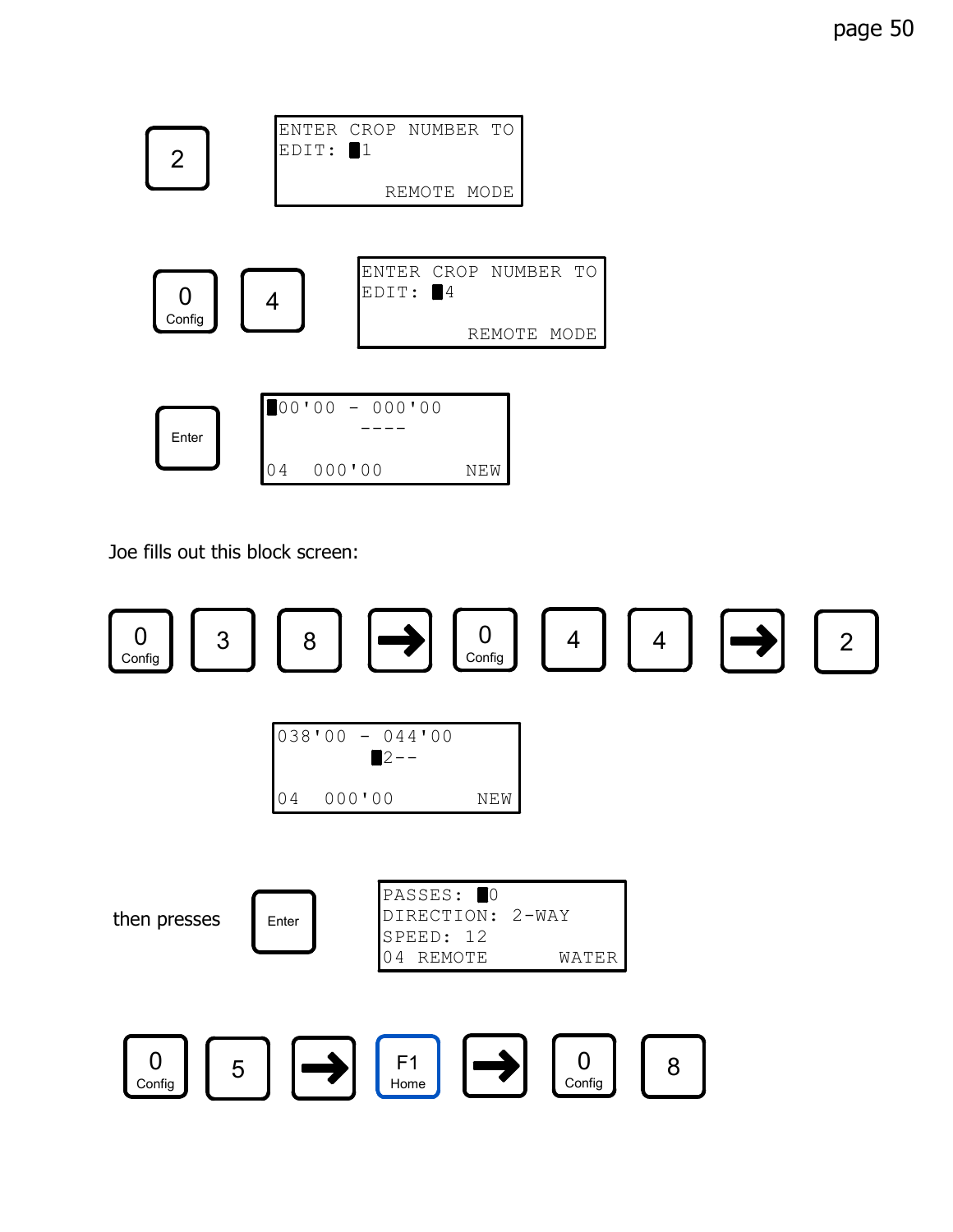page 51

PASSES: 05 DIRECTION: 1-WAY  $SPEED:  $\blacksquare 8$$ 04 REMOTE WATER



 Stagger delay has to do with how a Spooler works. The spooler receives a 24 volt signal (from an environmental system, typically) and sends a command to all the booms on the network to water the corresponding crop. So if it receives a signal on input #4, it sends a message to all the booms to water crop 04, and any boom that has a valid Crop 04 (with blocks, passes, etc.) waters it.

 If too many booms water at the same time,water pressure might drop. Stagger delay lets you tell the boom to delay by some number of minutes before watering the crop.

 If water pressure loss is a problem in your greenhouse, keep things simple by giving each boom the same stagger delay across all of its crops. So one boom is the 'water right away' boom, another is the 5 minute delay boom, another the 10 minute delay boom, then the 15 minute delay boom, and so on.

| Joe presses |   | Config            | Config  | 5 | for a 5 minute Stagger Delay. |
|-------------|---|-------------------|---------|---|-------------------------------|
|             |   | STAGGER DELAY: 05 |         |   |                               |
|             | 4 | TЕ<br>REM         | STAGGER |   |                               |